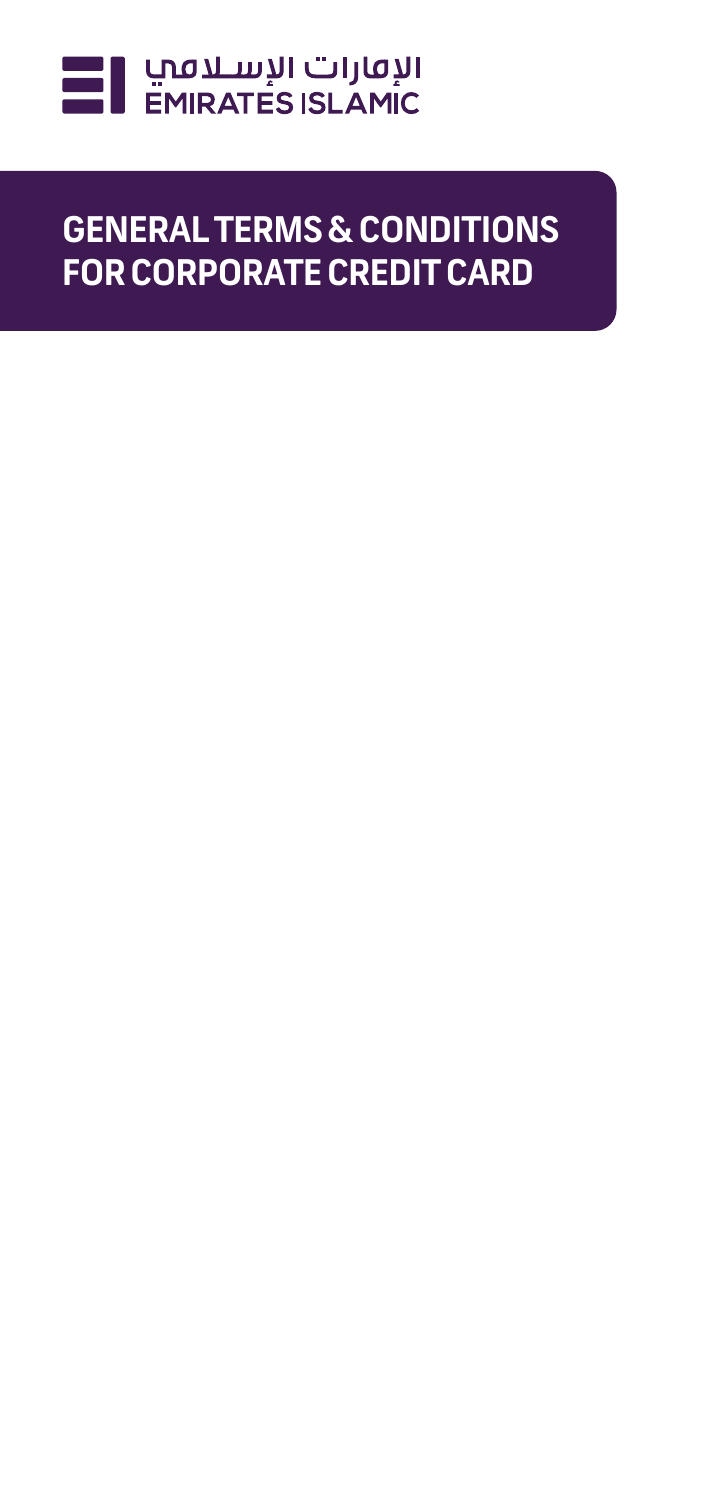## **Terms and Conditions**

All the capitalised terms that are defined herein shall have the same meaning as described hereunder or as otherwise described in the application or any other document. Those words importing singular includes the plural and vice versa.

By applying for and accepting the Corporate Credit Card (as hereinafter defined) you are accepting and agreeing to be bound by the following Terms and Conditions:

**Authorised Account User** means each eligible employee, partner, officer, contractor, agent or subcontractor of the Cardholder expressly designated by the Program Administrator to request the issuance of a Transaction Account Number.

**Bank** means Emirates Islamic Bank PJSC or Emirates Islamic.

**Card Currency** means the local currency of the United Arab Emirates: the Dirham (AED).

**Card Transaction** means any transaction carried out by you, using the Corporate Credit Card, the **PIN** or the Card number.

**Cardholder** means any person natural or artificial (i.e. company or any other legal entity) designated by the Customer for his favor the Bank issued a Corporate Credit Card to charge Card Transactions including Cash Advance and is authorised to use the Virtual Card Account.

**Charges** means amounts payable by you arising from the use of the Corporate Credit Card or the Corporate Credit Card number or the **PIN** or otherwise, under these Terms and Conditions or as notified by us from time to time including, without limitation, all Corporate Credit Card transactions, fees, any Value Added Tax or any other similar sales tax (VAT), handling Charges, additional expenses, and losses, legal costs and disbursements, which will be debited to the Corporate Credit Card Account.

**Corporate Credit Card Account or Card Account** means the Corporate Credit Card account opened by the Bank in the name of every person, corporate or individual (whether individual or joint with others) for the purpose of entering all debit and credit received or incurred by the Cardholder.

**Corporate Credit Card or Credit Card or Card or Covered Card** means any physical or virtual Credit Card issued by the Bank to the Cardholder at the request of the Customer, under the Corporate Card Account, which allows him to make Card Transaction which includes Basic and Replacement Cards irrespective of the Card, brand, name or scheme.

**Customer** means each and every person, corporate or individual (whether individual or joint with others) such as and without limitation individuals, companies, partnership, sole proprietorships and/or any other legal entity who apply for the Corporate Credit Card and is authorised to use the Virtual Card Account.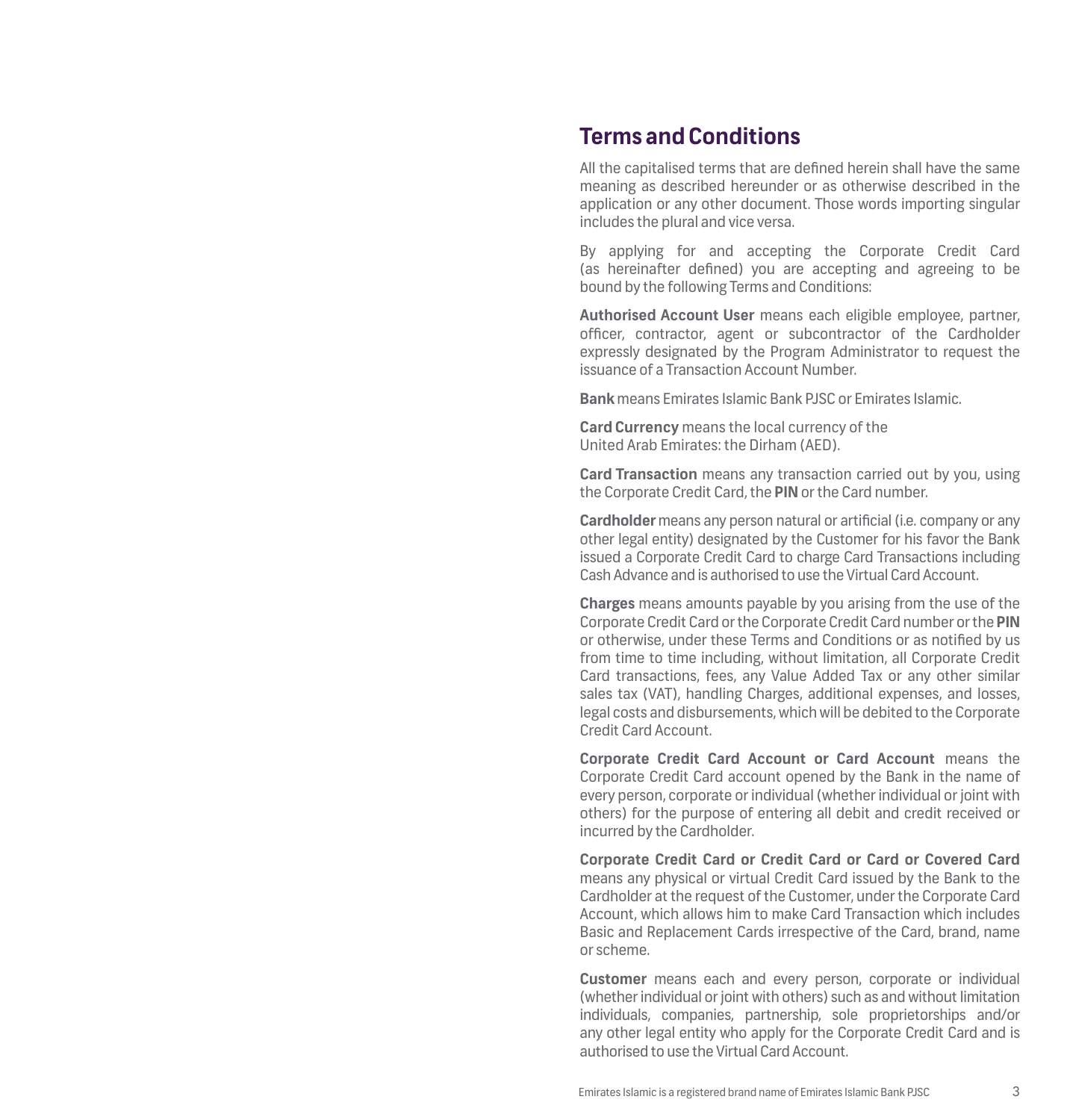**Deposit** means the amount in cash (if any) placed with us as Security for the performance of your obligations relating to your Card Account.

**Guarantee** means a Guarantee (if any) from a bank acceptable to the Bank, in favour of the Bank, in a form acceptable to the Bank and for an amount as specified by the Bank as Security for the performance of your obligations relating to your Card Account.

**Limit** means the maximum debit balance permitted for the Card Account for you.

**Merchant** means any person, corporate entity, partnership, government entity or other establishment, which accepts the Credit Card or the Credit Card number and Covered Card as a method of payment for the goods, services, benefits or reservations offered by it.

**Minimum Payment** means the amount specified in the Statement of Account, as the amount that you are required to pay on or before the Payment Due Date, in order to keep the Credit Card active.

**Payment Due Date** means the date specified in the Statement of Account, by which date you must pay the Present Balance or any part thereof or the Minimum Payment.

**PIN** means the personal identification number selected on your sole risk to use with the Credit Card.

**Present Balance/Outstanding Balance** means the total debit balance (inclusive of all Charges and fees which shall be debited to the Card Account) outstanding on the Card Account, payable to us in accordance with our records on the date the Statement of Accounts issued.

**Program Administrator** means one or more designated individuals by the Cardholder to administer the Virtual Card Accounts on its behalf.

**Security** means either the Deposit and/or Guarantee.

**Statement of Account** means the monthly or other periodic statement made available to you showing particulars of the Present Balance of your Card Account.

**Transaction Account Number** means a unique number associated with a Virtual Card Account that is issued upon the request of an Authorised Account User and provided to a Merchant (in lieu of the Card Account) for the purpose of completing one or more transactions.

**Virtual Card Accounts or VCAs** means accounts held by the Cardholder related to the Card Account that allows an Authorised Account User to request the issuance of unique Transaction Account Numbers associated with each such Virtual Card Accounts to settle transactions with Merchants.

## 1. The Card

1.1 The Card is our property and you must return it to us immediately upon request.

- 1.2 We will deliver the Card to you by courier at your risk. The signature of an individual at your address is proof of delivery and shall constitute receipt of the Card.
- 1.3 Upon receipt of the Card, you should sign it immediately.
- 1.4 To select the **PIN** and activate the Card, you must call on **600 599 995**.
- 1.5 You must take all reasonable steps to keep the Card safe at all times.
- 1.6 You must not let anyone use the Card other than yourself. You must keep the **PIN** secret and must not let anyone else know or use the **PIN**.

## 2. Use of Card

- 2.1 You may only use the Card for transactions within the Limit and until the expiry date embossed on its face.
- 2.2 We shall set the Limit and shall notify you of it. We may change the Limit at any time and notify you of any changes. You are not allowed to exceed the Limit without our prior approval.
- 2.3 Any Card Transaction originated in a currency other than your Card Currency will be converted to your Card Currency at a rate of exchange determined by Emirates Islamic/Network International. Such transactions will also be subject to a currency conversion fee as determined by Emirates Islamic/ Network International.
- 2.4 You must not use your Card for any unlawful purpose, including the purchase of goods or services, prohibited by Islamic Shari'a or any applicable laws wherever the Card is used.
- 2.5 Notwithstanding the fact that your Card's permitted Limit has not been exhausted, the Bank shall be entitled to, at any time, after prior notice without any liability on our part towards you, withdraw or restrict your right to use the Card or refuse to authorise any Card transaction.

## 3. Cash Advances Using the Card

- 3.1 You may obtain cash advances using the Card in such amounts as may be determined by the Bank from time to time by the following means:
	- (a) By presenting the Card at any Emirates Islamic branch or any branch of a member institution of Mastercard which offers such facility, together with internationally recognised evidence of identity, and by signing the appropriate Card Transaction record; or
	- (b) By using the Card on any Emirates Islamic ATM or that of any other Bank or institution with whom we have an agreement for the use of the ATM of the said Bank or institution, in which case the amount of each advance will be further subject to the applicable daily withdrawal Limit of the ATM used.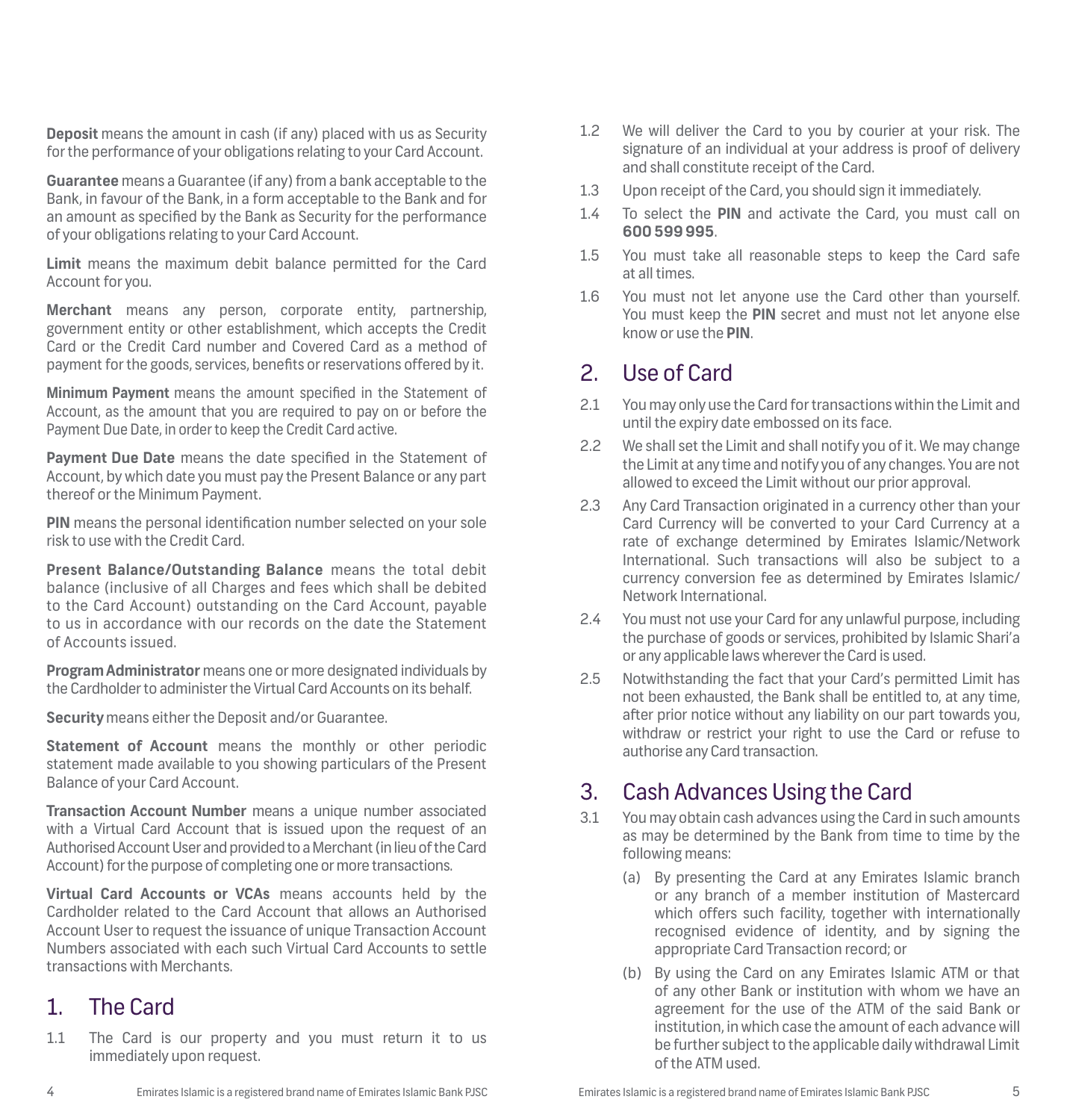- 3.2 You will need to use the **PIN** in conjunction with the Card when effecting a Card Transaction at an ATM. Our record of any Card Transaction effected in conjunction with a **PIN** shall be conclusively binding on you.
- 3.3 Any transfer of funds from your Card to an Emirates Islamic transaction account (Current account, Investment Savings account, Investment Time Deposit account) will be treated as a cash advance and will incur normal cash advance fees and Charges.
- 3.4 You shall pay a cash advance fee for each cash advance you get using the Card. We may,from time to time after prior notice, vary the amount of the cash advance fee.

## 4. Payment

- 4.1 You agree to pay to Emirates Islamic a non-refundable monthly fee in the amount we may prescribe, and any other fee levied by Emirates Islamic including but not limited to the annual fee. You shall also, at the Bank request, pay us a handling fee for the issue of a replacement Card. Details of all fees and Charges referred to in this clause are listed in the attached service and price guide, which may be amended from time to time with notice to you of such amendments. If you are not agreeable to the same then you are required to duly inform us in writing of your disagreement and should refrain from using the Corporate Credit Card. Following the receipt of such notice the Corporate Credit Card facility provided to you will be discontinued with immediate effect. However, non-receipt of the notice from you, and the use by you of the Card shall be treated as acceptance by you of such change and/or amendment.
- 4.2 Monthly membership fee is a flat fee and will be charged the first time on the activation of the Card and thereafter periodically. Annual fee is charged on Card issuance and subsequently on each anniversary.
- 4.3 The Bank shall debit the Card Account with the amounts of all Card Transactions, all Charges and fees payable under these terms, and conditions and any other liabilities we may incur arising from the use/misuse of the Card.
- 4.4 You will be liable to pay all amounts debited to the Card Account.
- 4.5 We shall make available to you online/physically a Statement of Account for the Card Account. Non-receipt of the Statement of Account and/or inability to view the Card statements online shall not be construed to be sufficient reason for non-payment of amounts due to us.
- 4.6 You agree to pay to the Bank the total amount of all Charges and fees appearing in the Statement of Account as the Present Balance, not later than the Payment Due Date.
- 4.7 If you do not settle the outstanding payment by the Payment Due Date, and it remains unsettled at the date of issue of the next Statement of Account, the unpaid amount will be added

to the next Statement of Account's Minimum Payment and is due immediately.

- 4.8 You are not allowed to make Card Transactions that exceed the current Limit without prior approval from the Bank. You shall immediately upon demand by us, pay the full amount by which the Limit has been exceeded and the Minimum Payment then due. If you fail to make such payment in full, we may cancel the Card immediately without prior notice to you, and the whole Outstanding Balance on the Card Account shall become immediately due and payable.
- 4.9 Any arrears and any Card Transaction made in breach of these Terms and Conditions shall become immediately payable by you.
- 4.10 The Bank reserves the right to Charge you an amount on any late payments, and we will channel the late fee amounts collected from you to the Charity Fund maintained by Emirates Islamic after deducting the actual cost that Emirates Islamic bears for collecting/recovering the due payment.
- 4.11 All payments you make shall be applied in the following order of payment (or such other order as we may think fit):
	- (a) All unpaid fees, cash advances, Charges and other costs shown on any previous Statement of Account;
	- (b) All unpaid fees, cash advances, Charges and other costs shown on the current Statement of Account;
	- (c) All unpaid Card Transactions (excluding cash advances) shown on any previous Statement of Account.
	- (d) All unpaid Card Transactions (excluding cash advances) shown on the current Statement of Account; and
	- (e) All cash advances and other Card Transactions not yet shown on the current Statement of Account.
- 4.12 We may Charge fees for any returned unpaid cheques drawn by you/failed standing order in full or partial payment of the Outstanding Balance, and this shall not affect any of the other legal remedies available to us.
- 4.13 You shall make all payments in the Card Currency. If you make payments in any other currency, you shall pay to us all exchange, commission and other Charges or actual losses we may incur in converting such payments to the Card Currency. Such conversion shall be effected at the prevailing Bank rate on the date of exchange, which we may conclusively determine at the date of entry into the Card Account. Any payment you make in the Card Currency will be credited to the Card Account only on the date on which we receive the required funds for value in our books. Whenever a payment is received in any other currency, such a payment shall be credited after the date when the payment is converted to the Card Currency, or when the relevant funds have been received for value by us in Dubai and credited to the Card Account.
- 4.14 You shall pay additional Charges in the amounts, which we may prescribe immediately upon request, for the provision of copies of sales/cash advance drafts, Statements of Account,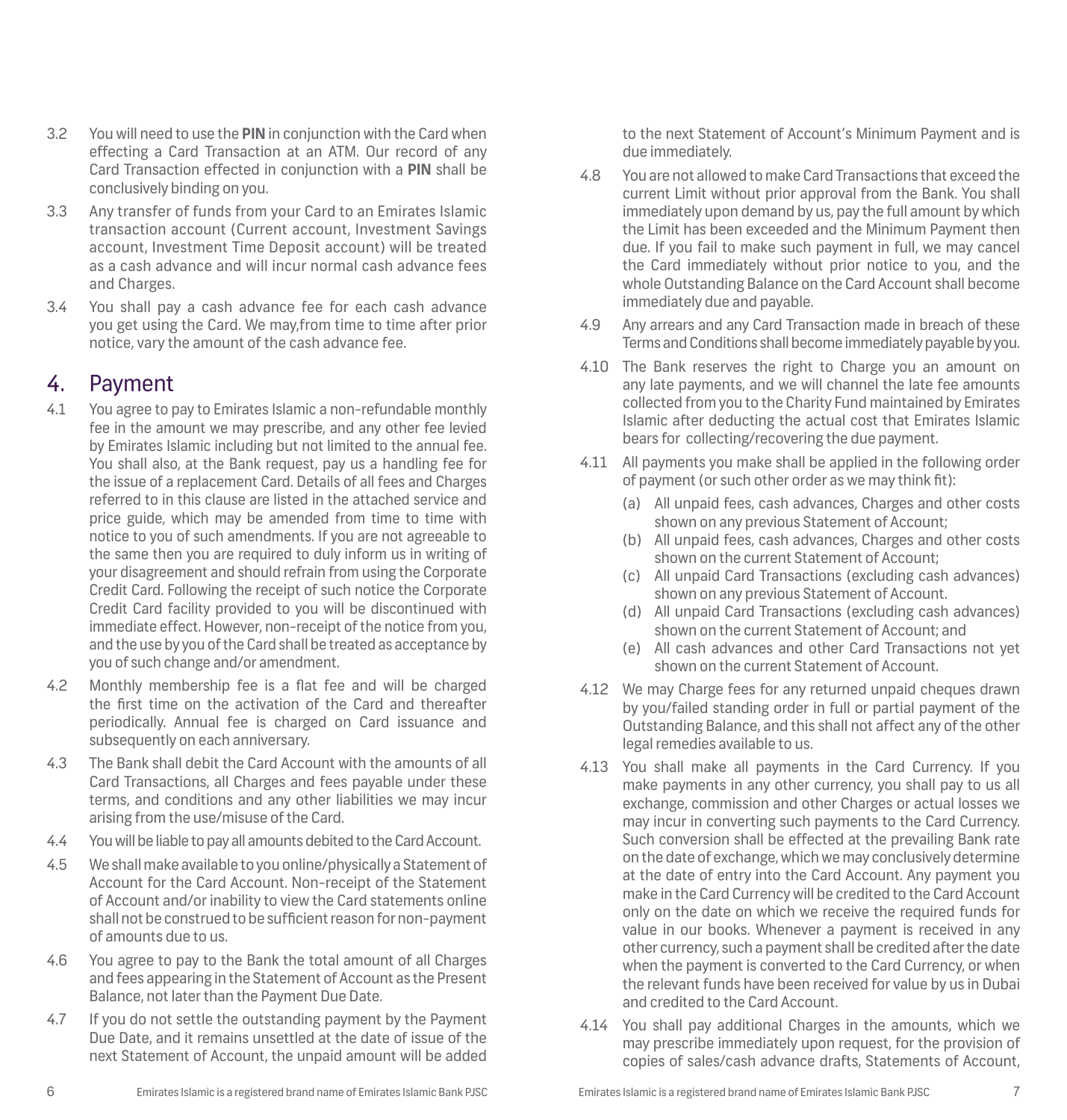which you may request, and any further service we may provide from time to time.

- 4.15 The Bank may at its own discretion vary the rate, method of calculation of the monthly fees, handling Charges, additional Charges or any other Charges, as well as the period of time within which these fees and Charges are payable. None of the fees payable to us under these Terms and Conditions are refundable.
- 4.16 If you dispute a Card Transaction and it is subsequently proven to have been originated by you, we will charge back the original amount of the Card Transaction when it took place and any other fee related/cost incurred due to this.
- 4.17 Our acceptance of late or partial payment, cheques or money orders shall not prevent us from enforcing our rights to collect the full amount due from you, or constitute an amendment to these Terms and Conditions.
- 4.18 You agree that if any sum shall be due from you to us at any time under the Card Account, or if you shall be liable to us on any banking account or any other account, current or otherwise, in any manner or if you are in default in the provisions of such accounts or in any other banking facilities granted by us to you, the whole Outstanding Balance on your account shall become immediately due and payable and we may debit any account maintained by you with us to recover such outstanding.
- 4.19 Any cheque Deposit shall be acceptable for collection and the proceeds shall not be available, until the cheque has been cleared and the proceeds paid to us by the paying Bank. Any cash Deposit may only be regarded as having been received by us upon our receipt or crediting the same to the Card Account. (Any fees and Charges related to cash deposits or cheque collection/clearance will be borne by you).
- 4.20 The Bank may at any time demand that you Deposit an undated cheque and/or pledge cash collateral in our favour for a specified amount not exceeding the Card Limit, even if such a cheque or cash collateral were not demanded when the Card was issued. If we make such a demand, you shall be treated as having authorised us to insert the date on the cheque and present it for payment on the inserted date against any amount due to us. In case the deposited cheque exceeds the outstanding amount and it is cashed, the surplus amount will be refunded to you.
- 4.21 If you choose to settle by way of direct debit (a facility currently available only to Emirates Islamic Customers), the percentage of the total amount due specified by you when applying for the Card will be debited to your Bank account on or immediately after the Payment Due Date. Where a sufficient credit balance is not maintained, we may cancel the Card and Charge any relevant fee.
- 4.22 You may choose to effect payment from your account with us via Call Centre. We shall not be liable for any loss or delay caused by the use of the Call Centre.
- 4.23 You may not transfer funds from one Card Account to another in settlement of the debit balance of one Card Account, except with our prior approval.
- 4.24 We will credit the Card Account with the amount of any refund only upon receipt of a properly issued credit voucher from the Merchant.
- 4.25 We will not be responsible to present the purchase invoices signed by you in support of the Statement of Account. The Statements of Account sent to you by us, or made available online, showing the details of the Card Transactions carried out by you shall be sufficient proof of your obligations to pay us the Outstanding Balance.
- 4.26 Our records of any Card Transaction or otherwise relating to your Card Account shall constitute evidence of the transaction and we may use any such information as evidence in court.
- 4.27 All Charges, commissions and fees are exclusive of Value Added Tax or any other similar sales tax (VAT). The Cardholder hereby agrees to pay an amount in respect of any applicable VAT.

## 5. Card and **PIN** Loss

- 5.1 If the Card is lost or stolen or the **PIN** is disclosed to any person, you shall immediately notify us on **600 599 995** or telefax **+971 6 575 6003** and the Police of the country where such loss or theft or disclosure occurred. Such notification shall be followed by signed written confirmation or email through Internet banking within 48 hours of receipt of notice. Until receipt of such confirmation, you will be liable for all Card Transactions. You also undertake to ensure all necessary steps to assist us in recovering the missing Card.
- 5.2 You shall be and remain fully liable to pay to us any debit to the Card Account arising from any Card Transactions by any person, whether with or without your knowledge and irrespective of whether they were authorised by you or not.
- 5.3 We may issue a replacement for any lost or stolen Card subject to these or such other Terms and Conditions as we may consider appropriate and at a fee determined by us from time to time.
- 5.4 If you recover the lost or stolen Card, you must immediately cut it in half and return it to us without using it.
- 5.5 You may not use the **PIN** after notifying us of its disclosure to any person.

# 6. Termination

- 6.1 You may at any time notify us of your intention to close the Card Account and terminate the use of all Cards issued to you, by giving us notice in writing and returning to us all such Cards cut in half. The Card Account shall be closed only after you have paid in full all Charges and amounts due under the Card Account.
- 6.2 All amounts outstanding on a Card Account, together with the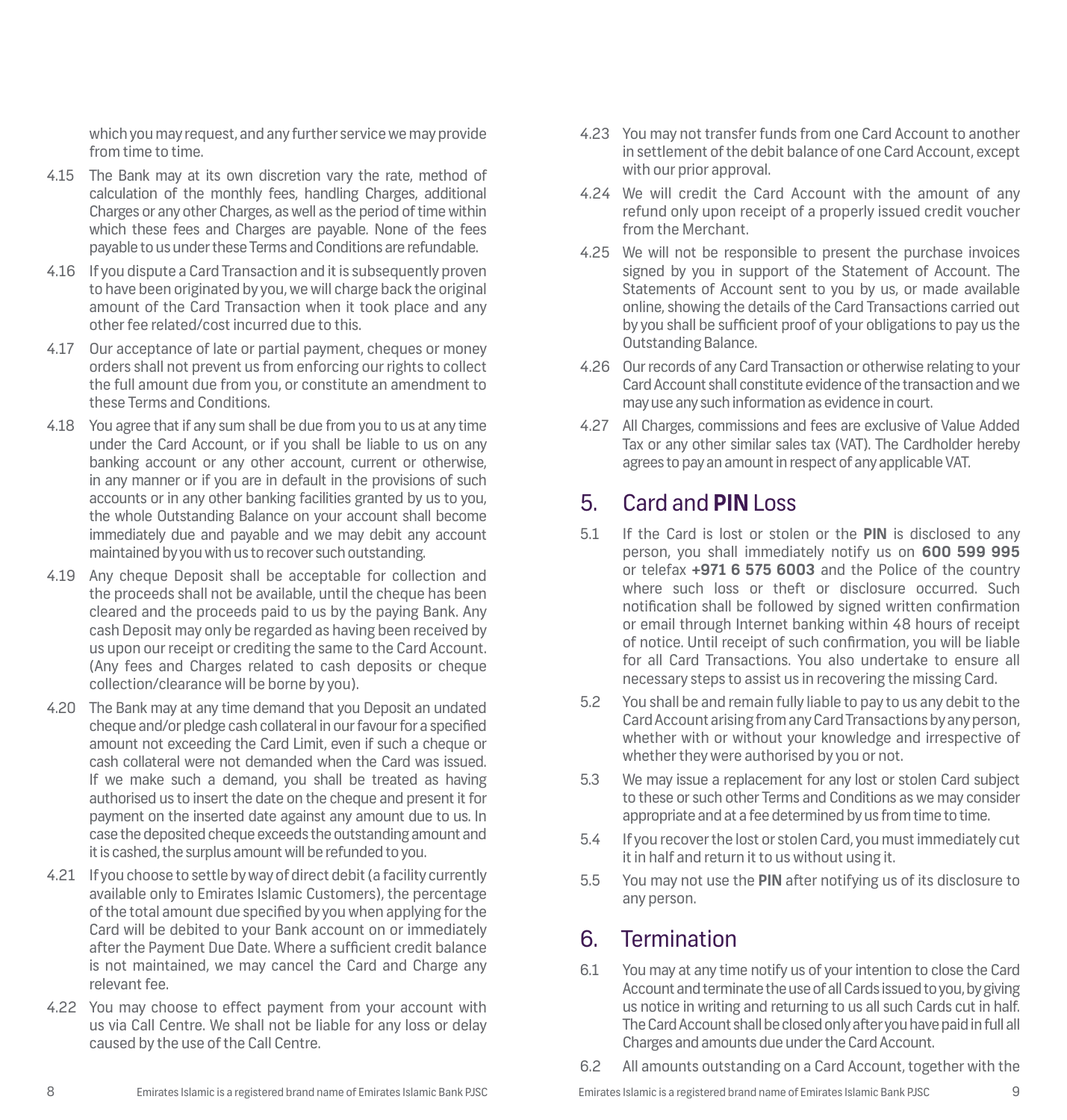amount incurred by the use of the Card, but not yet charged to the Card Account, shall be payable immediately in full upon termination of the use of the Card.

- 6.3 The Bank may at any time after prior notice with sufficient period recall the Card and terminate or suspend your right to use it. You shall immediately after such recall return to us the Card cut in half and pay in full all Charges and amounts due on your Card Account.
- 6.4 The Bank shall terminate the use of the Card without notice upon your death, bankruptcy or insolvency or in any situation that Emirates Islamic deems appropriate.
- 6.5 You and/or your estate shall be responsible for setting off outstanding balances on the Card Account, and shall pay us all expenses and costs that we may incur in recovering such balances.
- 6.6 The Bank shall not be liable to refund the monthly fee, annual fee or any other applicable fee or any part of such fee on the termination of the Card Account.
- 6.7 Upon cancellation of the use of the Card, any Security held by us shall be held for a period of a maximum of sixty (60) days following the cancellation and/or return of the Card, whether cancelled by you or us.

## 7. Exclusion of Liability

- 7.1 The Bank shall not be liable for any loss or damage howsoever incurred or suffered by you by reason of us or a Merchant or any Bank or financial institution or any ATM or other party refusing to allow a Card Transaction, or accept the Card or the Card number or the **PIN** or to extend or provide a cash advance up to the Credit Limit or at all.
- 7.2 We shall not be responsible for the refusal by any Merchant or member institution of Mastercard to honour or accept the Card or for any defect or deficiency in the goods or services supplied to you by any Merchant or, where applicable, for any breach or non performance by a Merchant of a Card Transaction.
- 7.3 If there is a dispute between you and us, a Merchant, a Bank or financial institution or any other person, your liability to us shall not in any way be affected by such dispute or any counterclaim or right of set-off which you may have against us, such Merchant, or other Bank or financial institution or person.
- 7.4 The Bank shall not be liable for any disputes brought to our notice by you after 30 days from the date of the relevant Statement of Account.
- 7.5 We shall not be liable in any way to you for any loss or damage of whatever nature, due to or arising from any disruption or failure or defect in any ATM or machine or terminal or communication system or facilities or data processing system or transmission link or any industrial or other dispute or anything or cause,

whether beyond our control or otherwise.

- 7.6 We shall not be liable to you in the following circumstances:
	- (a) Exercise by us of our right to terminate any Card or Card Account pursuant to sub-clause 6.3 .
	- (b) Any injury to your credit character and reputation due to repossession of the Card by us, any request for its return or refusal by any person to honor or accept the Card; and
	- (c) Any error or omission in any details disclosed by us pursuant to clause 8.

## 8. Disclosure of Information

- 8.1 You irrevocably authorise and permit us to disclose and furnish such information that we deem fit concerning you and your affairs including but not limited to the Card Account to our associates, branches, assignees, agents, or other parties.
- 8.2 We may check your credit standing at any time as and when we deem fit without reference to you.

## 9. Notices

- 9.1 You must promptly notify us in writing of any changes in your name, employment or business and address (email and/or office or residential and contact(s) details).
- 9.2 Should you be away from the UAE for more than a month, you must settle the Corporate Credit Card Account in full 7 days prior to departure.
- 9.3 If you leave the UAE to take up residence elsewhere, the Card must be returned to us cut in half 14 days prior to your departure and its/their use shall be deemed to be terminated.
- 9.4 Instructions sent to us from you by facsimile transmission or through Banknet shall be considered valid and binding on you and we may act upon instructions received by those means.
- 9.5 All communications, Cards, notices, Statements of Account, demands or other documents under these Terms and Conditions may be delivered personally to you or sent by post or email to the last known address which you notified us at your sole risk. Each such communication or other material shall be deemed to have been received and served on you on the day of delivery, if delivered personally or via email and two business days after posting, if sent by post.

# 10. General

- 10.1 You undertake to pay to us the amount of any actual loss or damage which our directors, officers and employees, or we may suffer by reason of those Terms and Conditions or by breach of them by you, or arising in any way in connection with your Card Account. If caused by your negligence we may debit all such amounts to your Card Account.
- 10.2 In addition to any other right we may have either under these Terms and Conditions or in law, we may at any time and without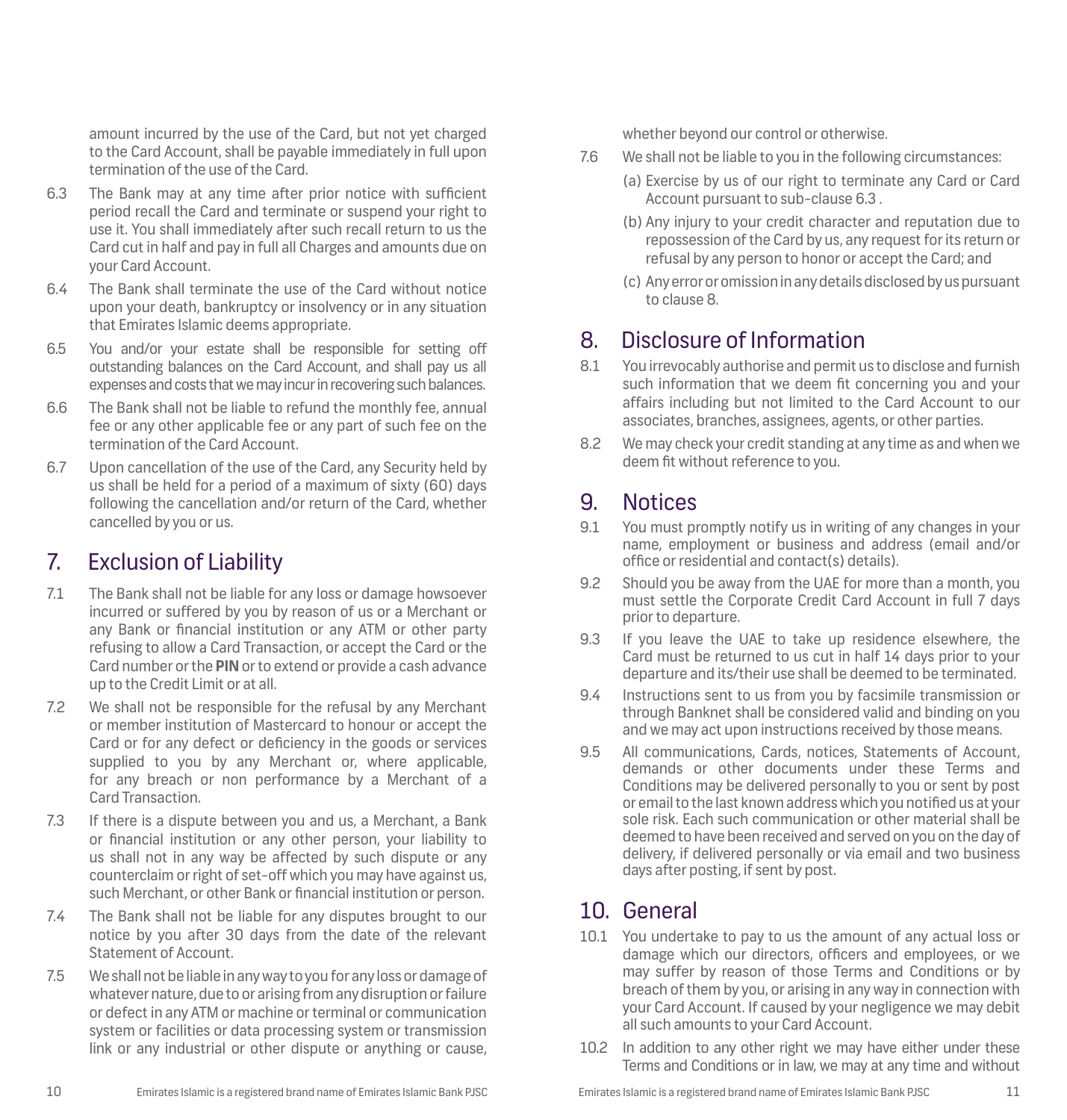notice consolidate and combine all accounts which you hold with us and set-off and transfer any sums held in any such account in satisfaction of any other sums due to us. We may do so wherever such accounts are situated and in whatever currency they are situated at our then prevailing exchange rates.

- 10.3 We may appoint an agent to collect any sum due from you to us under these Terms and Conditions.
- 10.4 These Terms and Conditions are binding on you and you may not assign your rights and obligations to any other person or entity.
- 10.5 You agree to sign and deliver to us such further documents as we may request from time to time.
- 10.6 Any delay or omission by us Exercising or Enforcing (in whole or in part) any right or remedy arising under these Terms and Conditions shall not be construed as a waiver of such right or remedy. No waiver of any of these Terms and Conditions or a breach of them shall be given unless in writing and shall not operate as a waiver of any other requirement or breach of these Terms and Conditions.
- 10.7 If any one of these Terms and Conditions is or becomes illegal or unenforceable, the remaining Terms and Conditions shall continue in full force and effect.
- 10.8 We may from time to time with notice to you change these Terms and Conditions. The retention or use by you of the Card shall be treated as acceptance of any such change. If you do not accept any change, you may close the Card Account and paragraph 6 of these Terms and Conditions shall apply.
- 10.9 The Bank shall have no liability to you in respect of any facilities or benefits which we may make available to you, which do not form part of these Terms and Conditions. We may withdraw such facilities and benefits at any time without notice.
- 10.10 These Terms and Conditions are governed by the rules of Islamic Shari'a and the laws of the Emirate of Dubai and the applicable Federal Laws of UAE, to the extent that they do not contradict the rules of Islamic Shari'a in which case Shari'a principals shall prevail. You and we submit to the non-exclusive jurisdiction of the courts of the UAE. Such submission shall not restrict our rights to bring proceedings against you in any other jurisdiction in respect of your obligations under these Terms and Conditions.
- 10.11 The benefits offered with Emirates Islamic Corporate Credit Card is provided purely at the discretion of Emirates Islamic. Emirates Islamic takes no responsibility for any liabilities incurred by the Customer on account of these or any other benefits/services provided with Emirates Islamics Corporate Credit Card.
- 10.12 Pricing is subject to Emirates Islamic's discretion and can be changed at any time with prior notice.
- 10.13 Monthly fee will be applied on Card activation. However, this facility is subject to change at Bank's discretion. However, the annual fee will be charged upfront on issuance of Card.
- 10.14 Emirates Islamic Bank PJSC shall hereby be entitled at any time and without notifying you or obtaining your approval to withdraw and debit or give instructions to debit/transfer any credit balance

(or any part thereof) available at any time and in any currency in any of your accounts opened under your name or jointly with any other person with any of Emirates NBD Bank PJSC branches or any of the Bank's subsidiary companies in order to settle any of your financial liabilities towards the Bank (or any part thereof).

10.15 You understand that the Credit Limits and Cash Limits on any Card at any point in time are as per the sole discretion of Emirates Islamic .

# 11. Rewards

### **Definitions**

- 11.1 "**Emirates Islamic Reward Program**" means the program detailed in this document, through which Customers can earn and redeem their Choice Points, Skywards Miles, Etihad Guest Miles, and Emirates Islamic SmartMiles, Cashback points and/or any other loyalty program which the Bank may launch at any point of time and as updated on the Bank's website. This also covers the reward program governed under the EI SmartMiles, Choice Points, Cashback, Etihad Guest Miles and Skyward Miles. This will also encompass any future rewards program/scheme launched by the Bank.
- 11.2 "**Choice Points**" means the reward points through usage of the EI Credit Cards issued by Emirates Islamic, as set out under the account Terms and Conditions and which may be used to redeem rewards as determined.
- 11.3 "**Emirates Islamic SmartMiles**" means the reward points earned through usage of the Credit Cards issued by Emirates Islamic, as set out under the account Terms and Conditions and which may be used to redeem rewards as determined.
- 11.4 "**Skywards Miles**" means the Emirates Airlines frequent flyer miles earned through usage of any of the Emirates Islamic – Skywards cobrand Card issued by Emirates Islamic, as set out under the account Terms and Conditions and which may be used to redeem rewards as determined.
- 11.5 "**Cashback Rewards**" means one of the option under the Emirates Islamic Reward Program where Card members can use their Emirates Islamic Cashback points, to redeem for statement credit into their primary account.
- 11.6 "**Emirates Islamic Rewards Points**" means Choice Points, Emirates Islamic SmartMiles, Skywards Miles, Etihad Guest Miles and/or Cashback points or any future Rewards Program launched by the Bank.
- 11.7 "**Points transfer**" means one of the options under the Emirates Islamic Reward Program where Card members can transfer their Emirates Islamic SmartMiles or Choice Points to Travel (as defined below) or life style loyalty program based on the type of Emirates Islamic Credit Card the Card member holds.
- 11.8 "**Redemption**" "**Redeem**" or "**Rebate**"/"**Cash for Miles**"/ **Cash for Points**" means one of the options under the Emirates Islamic Reward Program where Card members can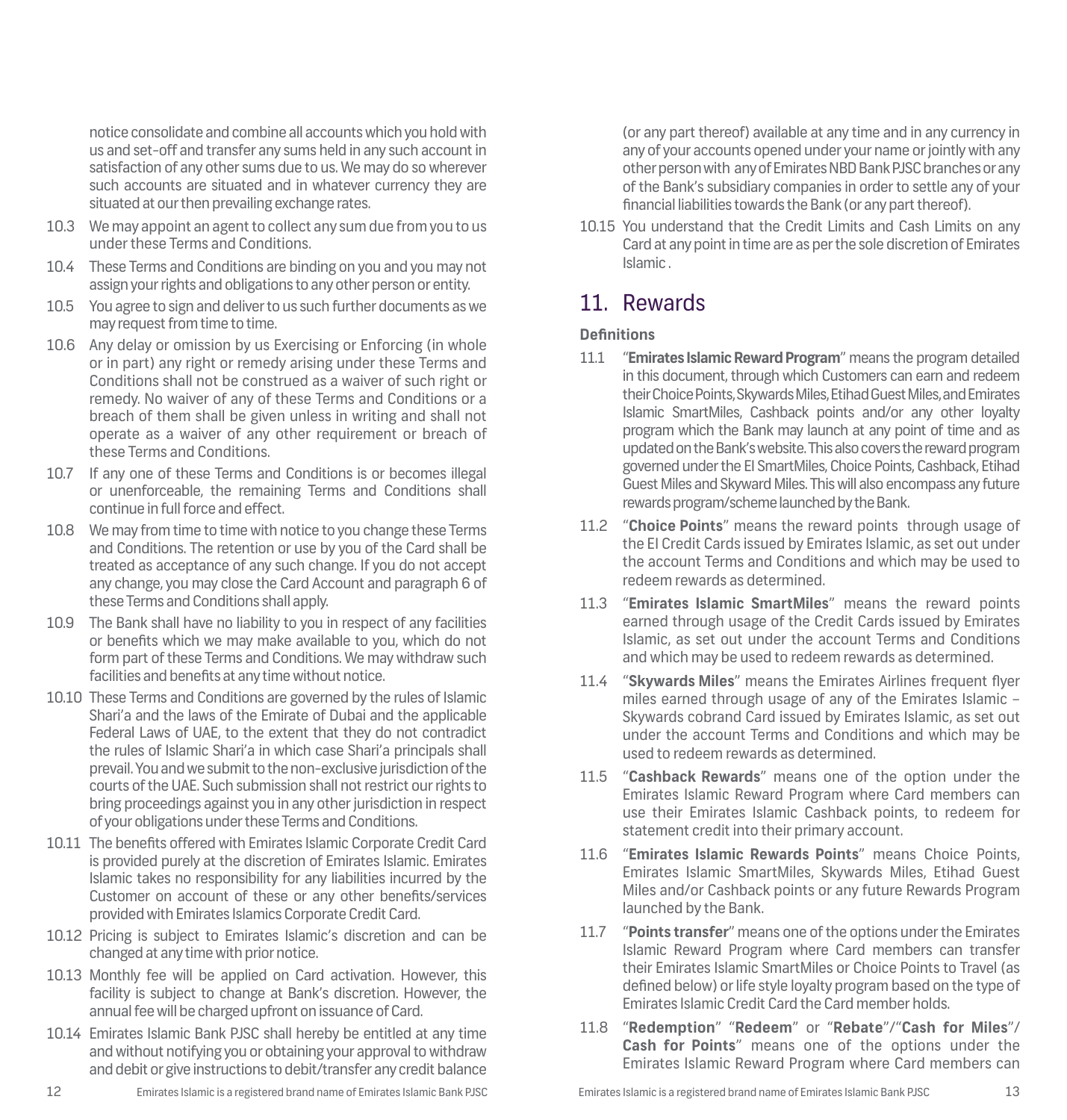get cashback for a particular Category related spend they have conducted using their Emirates Islamic Credit Cards. The category(s) will be decided solely by Emirates Islamic and at its own discretion and the Card member agrees to abide by them.

- 11.9 "**Travel**" means one of the options under the Emirates Islamic Reward Program(s) where Card members can use their Emirates Islamic SmartMiles, Choice Points, Skywards Miles, Etihad Guest Miles and/or Cashback points to book airline tickets, hotel stays, car rentals, cruise packages and/or any other spend as defined in the Travel Merchant Category Code of the Association (Visa/MasterCard).
- 11.10 "**Etihad Guest Miles**" means the Etihad Airlines frequent flyer miles earned through usage of any of the Emirates Islamic – Etihad Guest cobrand Card issued by Emirates Islamic, as set out under the account Terms and Conditions and which may be used to redeem rewards as determined.

### **A. General Term and Conditions:**

- 1. A Card member whose Card Account is valid and in good standing as determined by Emirates Islamic at its sole discretion, is entitled to participate in the Emirates Islamic Reward Program and earn Emirates Islamic Reward Points which can subsequently be redeemed against rewards/benefits offered vide the Emirates Islamic Reward Program.
- 2. Emirates Islamic is entitled, at any time without any prior notice to the Card member and without Bank liability in any manner whatsoever, terminate Emirates Islamic Reward Program and/or cancel and/or vary its benefits or features, and/or vary, add to or delete any of the Terms and Conditions outlined herein, and/or withdraw or change the participants of Emirates Islamic Reward Program, and/or modify or Limit the value of Emirates Islamic Rewards Points and/or the manner of their Redemption even though any of such acts may diminish the value of the Emirates Islamic Reward Points already accumulated and the Card member shall be bound by such variations and amendments. The latest provisions in such connection will be available on the Emirates Islamic website. It is the Card member responsibility to ensure that he or she is apprised of the provisions and any changes thereof relating to the Card at all times. Emirates Islamic decision on all matters relating to the Emirates Islamic Reward Program shall be final and binding on the Card member.
- 3. A Card member will be entitled to receive, on a monthly basis, Emirates Islamic Reward Points which will be credited to his Card Account at the rate determined by Emirates Islamic for every US dollar and/or AED (UAE Dirham) equivalent (earn rate) charged to his Card Account for retail purchases. Emirates Islamic reserves the right, to be exercised at any time and without prior notice the Card member, to change the ratio between a) Emirates Islamic Reward Points to be awarded, and b) the specified amount charged to the Card member's Card. Emirates Islamic shall also have the right to determine the maximum number of Emirates Islamic Reward Points that can

be earned by a Card member as well as the transactions that shall be excluded from earning Emirates Islamic Reward Points.

- 4. Emirates Islamic Reward Points shall be calculated on the amount of eligible retail purchase accumulated on a daily basis, rounded down to the nearest Emirates Islamic Reward Points. The aggregated Emirates Islamic Reward Points will reflect in the primary Card member's Card Account.
- 5. Any refunded retail purchases will not be accredited to Emirates Islamic Reward Points where Emirates Islamic Reward Points have been credited to the Card members' Card Account and/or used before the retail purchase is refunded Emirates Islamic will debit the Card Account for the credited Emirates Islamic Reward Points. Emirates Islamic shall be entitled to debit such Emirates Islamic Reward Points even if such debiting causes the Card Account to have a negative Emirates Islamic Rewards Points balance.
- 6. In any given month, a Card member shall only be entitled to earn Reward Points for transactions carried out up to the extent of the assigned Credit Limit on the Card. Transactions exceeding the assigned Credit Limit shall not be entitled to earn Reward Points during that month.
- 7. The maximum period for redeeming Emirates Islamic Rewards Points earned on the Card is (2) years (24 month) from the date of earning. The Emirates Islamic Rewards Points will expire at the end of these (2) years. Emirates Islamic reserves the right to change, at its discretions, the validity of the Emirates Islamic Rewards Points earned by the Card member at any time and without providing prior notice to the Card member in such respect.
- 8. The Card member may only transfer/Redeem those Emirates Islamic Rewards Points registered and credited to the Card Account of the primary Card member at the time of making the transfer/Redemption. The books and the records of Emirates Islamic shall be conclusive evidence with respect to the proofing the number of Emirates Islamic Rewards Points registered and credited to the Card member's account. Such Emirates Islamic records shall be saved for a maximum of (5) years after the Redemption or transfer date.
- 9. Provided that the Card Account is in good standing as determined by Emirates Islamic and that there are sufficient Emirates Islamic Reward Points, a Card member may select and Redeem any one or more of the Emirates Islamic Rewards Points, based on the qualifying Emirates Islamic Rewards Points amount, via such Redemption channels as Emirates Islamic may from time to time inform the Card member. The Card member agrees that the use of any channel will be governed by the Bank's applicable Terms and Conditions. Unless expressly stated herein, Emirates Islamic Rewards Points are not transferable and not exchangeable for cash or credit. Redemption instructions with respect to Emirates Islamic Rewards Points once submitted to Emirates Islamic cannot be canceled, revoked or changed by the Card member.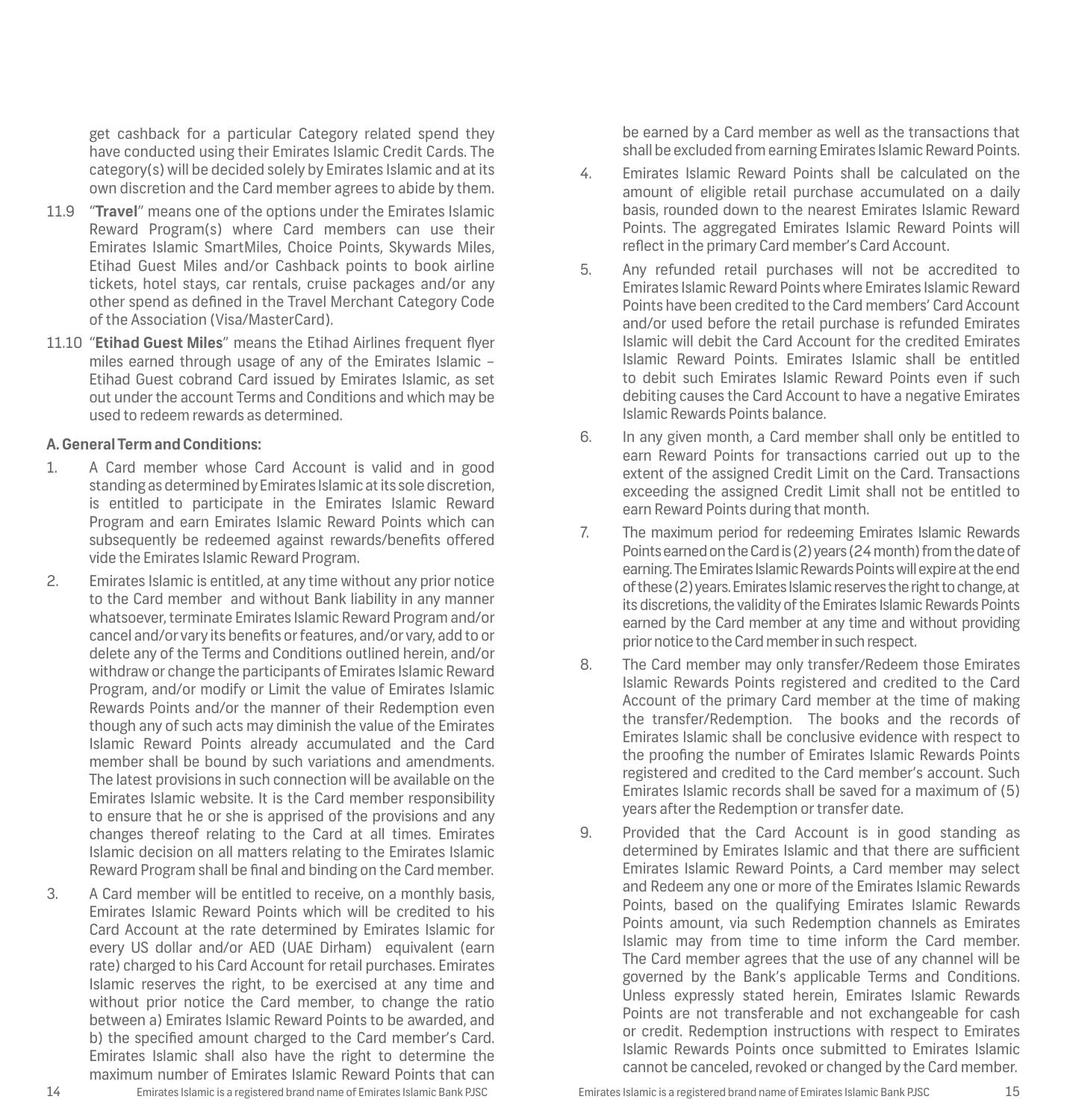- 10. Emirates Islamic shall not, in any way be liable to the Card member or any third party for any good or services or the quality or performance of such goods or services Redeem from/supplied by any partner, service provider, Merchant or any third party under/ pursuant to the Emirates Islamic Reward Program. Card member should seek redress and direct any complaints or comments with respect to such good and services to the respective partner, service provider Merchant or third party.
- 11. The Card member hereby authorises Emirates Islamic to disclose information regarding themselves(s) and their Card Account(s) to such third parties without any prior notice to the Card member, as Emirates Islamic deems necessary for the purpose of Emirates Islamic Reward Program.
- 12. Emirates Islamic may impose an administrative fee/Charges at its absolute discretion without notice to the Card member for each request to transfer Emirates Islamic Rewards Points to participating loyalty program membership.
- 13. Emirates Islamic may impose any kind of fee/Charge either in AED (UAE Dirham) or in the form of Emirates Islamic Rewards Points associated with the Emirates Islamic Rewards Program. This fee may be a fixed amount or be variable as decided solely by Emirates Islamic upon its discretion and with prior notice to the Card member. The Card member agrees to abide by the same and pay the dues in total. The latest provisions in such connection will be available on the Emirates Islamic website.
- 14. It is entirely the Card members responsibility to provide information that is true, accurate and not misleading with respect to his/her loyalty program membership number and/or other membership/ accounts details required to successfully transfer Emirates Islamic Rewards Points to the respective loyalty program partner, Emirates Islamic will not be liable for any Emirates Islamic Rewards Points transferred based on false, inaccurate or misleading information provided by the Card member.

# 12. Special Terms and Conditions for Electronic Signature

These special Terms and Conditions for Electronic Signature ('**Special Terms**') apply to your Electronic Signature (as defined below) in addition to the Emirates Islamic Bank PJSC (the "**Bank**") Corporate Credit Card Terms and Conditions ('**Corporate Credit Card Terms**') and General Terms and Conditions of Accounts and Banking Services ('**Account Terms**').

Unless otherwise stated where these Special Terms and Conditions are not consistent with the Account Terms, then these Special Terms and Conditions shall apply to the extent of that inconsistency in relation to your use of your Electronic Signature.

Electronic Signature (hereinafter '**E-Signature**') shall have the meaning as ascribed to under Federal Law No. (1) of 2006 On Electronic Commerce and Transactions or its subsequent amendments thereto (the "**Law**").

- 1. By appending your E-Signature, you are signing these Special Terms electronically. Your E-Signature represents that you have carefully read and understood all the Terms and Conditions and you consent to be legally bound by these Special Terms, Undertaking to obtain and disclose information about you, Corporate Credit Card Terms and the Account Terms. You agree your E-Signature is the legal equivalent of your manual or handwritten or wet signature on these Special Terms.
- 2. You further agree that your use of a key pad, mouse, stylus or other Signature Device (as defined by the Law) to select an item, button, icon or similar act/action, or to otherwise provide the Bank or in accessing or making any transaction regarding any agreement, acknowledgement, consent, disclosures or conditions, with the Bank or a third party using the Bank system, constitutes your signature, acceptance and agreement, as if actually signed by you with a pen in writing.
- 3. You also agree that no certification authority or other third party verification is necessary to validate your E-Signature and that the lack of such certification or third party verification will not in any way affect the enforceability of your E-Signature or any resulting contract and/or agreement and/or transaction between you and the Bank.
- 4. You also represent that you are authorised to enter into these Special Terms for all persons who own or are authorised to access any of your Bank's accounts and that such persons will be bound by the terms of these Special Terms. You further agree that each of your using of your E-Signature in obtaining a service from the Bank constitutes your agreement to be bound by these Special Terms as they exist on the date of your E-Signature.
- 5. You consent to receive from the Bank exclusively through electronic means all notices, disclosures, authorisations, acknowledgements, Bank statements and other documents that are required to be provided or made available to you by the Bank during the course of your relationship with the Bank.

# 13. Virtual Card Accounts

- 1. The Bank shall establish Virtual Card Accounts, which are Card Accounts that allow an Authorised Account User to request the issuance of unique Transaction Account Numbers associated with each such Virtual Card Accounts to settle transactions with Merchants. Once Virtual Card Accounts are established. the Transaction Account Numbers associated with such Virtual Card Accounts will be issued by the Bank.
- 2. All Charges and fees associated with a Transaction Account Number shall be posted to the Virtual Card Account under which the Transaction Account Number was generated and are required to be paid by the Cardholder in accordance with the Terms and Conditions outlined herein. Each Transaction Account Number is issued for the purpose of permitting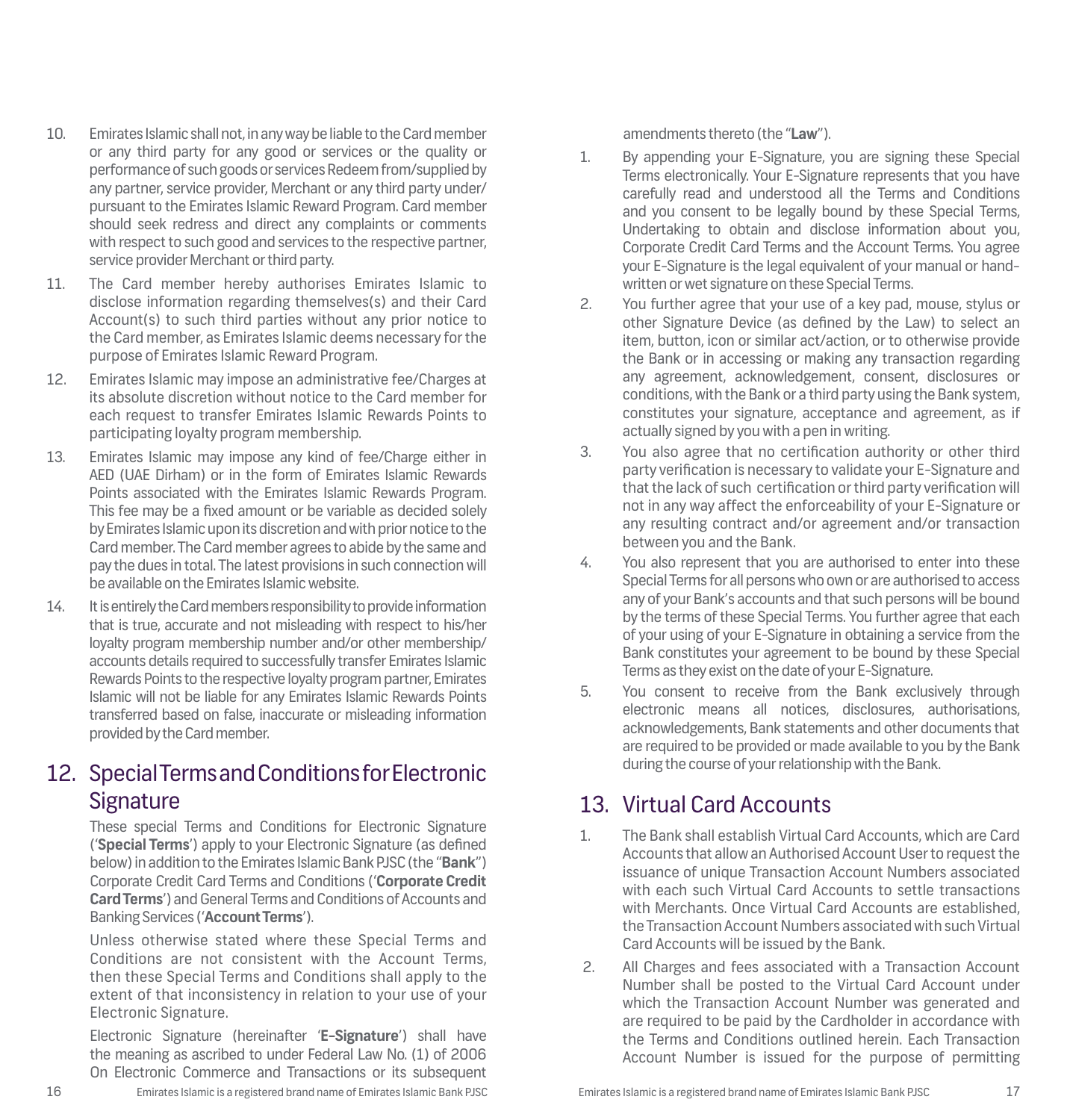Authorised Account Users to charge to the subject Virtual Card Account purchases of goods and services, which are for the business of the Cardholder from Merchants that accept such Transaction Account Numbers. The Cardholder shall use commercially reasonable efforts to ensure that each Transaction Account Number is used only for such purpose. Purchases under the VCA may only be charged to Virtual Card Accounts through the use of Transaction Account Numbers. Each Transaction Account Number issued by the Bank is subject to the same Terms and Conditions governing use of the associated Virtual Card Account.

- 3. Authorised Account Users may Request Transaction Account Numbers in accordance with the Bank's applicable procedures. The Bank may rely on the authority of each Authorised Account User to request Transaction Account Numbers until the Bank has received written notice or other notice acceptable to it from the Program Administrator terminating such authority. The Program Administrator shall monitor and control Authorised Account Users' ability to
	- (a) Request Transaction Account Numbers and modify Transaction Account Number usage parameters;
	- (b) Establish and modify Virtual Card Account authorisation controls; and
	- (c) Access Virtual Card Account and transaction data for reporting and monitoring purposes.
- 4. Each Transaction Account Number will be valid for the term indicated by the Bank unless earlier canceled or suspended by the Bank at the request of the Cardholder or as otherwise permitted under these Terms and Conditions this Agreement. Each Transaction Account Number may be used for one or more purchases, as determined by the Bank or otherwise agreed between the Bank and the Cardholder.
- 5. The Cardholder shall supervise the use of Transaction Account Numbers. The Cardholder shall establish and maintain compliance with procedures designed to ensure the Security of the Virtual Card Accounts, the Transaction Account Number requests and the generated Transaction Account Numbers. The Bank reserves the right to cancel or suspend any Transaction Account Number at any time for any reason, without notice unless required by applicable law or regulation.
- 6. The Virtual Card Account provides high level of controls over the Card Transactions to the Cardholders. In case of unauthorised or fraudulent Card Transactions, the Cardholder may seek corporate liability waiver from the Bank (subject to Terms and Conditions being met) pursuant to the insurance facility provided to the Cardholder. Without prejudice to Cardholder claim of the above mentioned corporate liability waiver, the Cardholder shall be liable for full and final settlement of payment to Bank for all Card Transaction.
- $14.$  In case of discrepancy between the Arabic and English texts, the Arabic text shall prevail.

 ال يجوز فرض رسوم على عمليات الشراء بموجب حساب البطاقة االفتراضية إال على حسابات البطاقات االفتراضية من خالل استخدام أرقام حسابات المعامالت.

يخضع كل رقم حساب معاملة صادر عن المصرف لنفس الشروط واألحكام التي تحكم استخدام حساب البطاقة االفتراضية المرتبط به.

.3 ً يجوز لمستخدمي الحسابات المرخصة طلب أرقام حسابات المعامالت وفقا للإحراءات المعمول بها فيه المصرف. يجوز للمصرف الاعتماد عليه سلطة كل مستخدم حساب معتمد لطلب أرقام حسابات المعامالت حتى يتلقى المصرف إشعاراً ً خطيا أو إشعاراً ً آخر مقبوال له من مسؤول البرنامج يقوم بإنهاء هذه الصالحية.

يجب على مسؤول البرنامج اإلشراف ومراقبة قدرة مستخدمي الحساب المعتمدين على:

- )أ( طلب أرقام حسابات المعامالت وتعديل معايير استخدام رقم حساب المعاملة؛
	- )ب( إنشاء وتعديل ضوابط تفويض حساب البطاقة االفتراضية؛ و
- )ج( الوصول إلى حساب البطاقة االفتراضية وبيانات المعامالت ألغراض إعداد التقارير والرصد.
- .4 ً سيكون كل رقم حساب معاملة صالحا للفترة التي أشار إليها المصرف ما لم يتم إلغاؤه او تعليقه سابقا من قبل المصرف بناءً علمء طلب حامل البطاقة او كما هو مسموح به بخالف ذلك بموجب هذه الشروط واألحكام.

يمكن استخدام كل رقم حساب معاملة فيه عملية شراء واحدة أو أكثر، كما يحددها المصرف أو كما اتفق عليها خالف ذلك بين المصرف وحامل البطاقة.

- .5 يشرف حامل البطاقة على استخدام أرقام حسابات المعامالت. يقوم حامل البطاقة باالمتثال لإلجراءات الموضوعة لضمان حماية حسابات البطاقة االفتراضية وطلبات رقم حساب المعامالت وأرقام حسابات المعامالت التي تم إنشاؤها. يحتفظ المصرف بالحق في إلغاء أو تعليق أي رقم حساب معاملة في أي وقت لأم سبب من الأسباب، دون إشعار ما لم يلزم بموجب القانون أو اللوائد المعمول بها.
- .6 يوفر حساب البطاقة االفتراضية مستوى عال من الضوابط على معامالت البطاقة لحاملي البطاقات. في حالة معامالت البطاقات غير المصرح بها أو االحتيالية، يجوز لحامل البطاقة أن يطلب من المصرف إعفاء الشركة من المسؤولية (وفقًا للشروط والأحكام الت*بَ*ء يتم الوفاء بها) وفقًا لتسهيلات التأمين المقدمة إلى حامل البطاقة.

دون المساس بمطالبة حامل البطاقة بإعفاء الشركة من المسؤولية المذكورة ً أعاله، يكون حامل البطاقة مسؤوال عن التسوية الكاملة والنهائية للدفع إلى المصرف عن جميع معامالت البطاقات.

.14 إذا حدث تعارض بين النصين العربي واإلنجليزي فإن النص العربي هو المعول عليه.

### اتصل على 995 599 600 **ae.emiratesislamic**

## Call 600 599 995 **emiratesislamic.ae**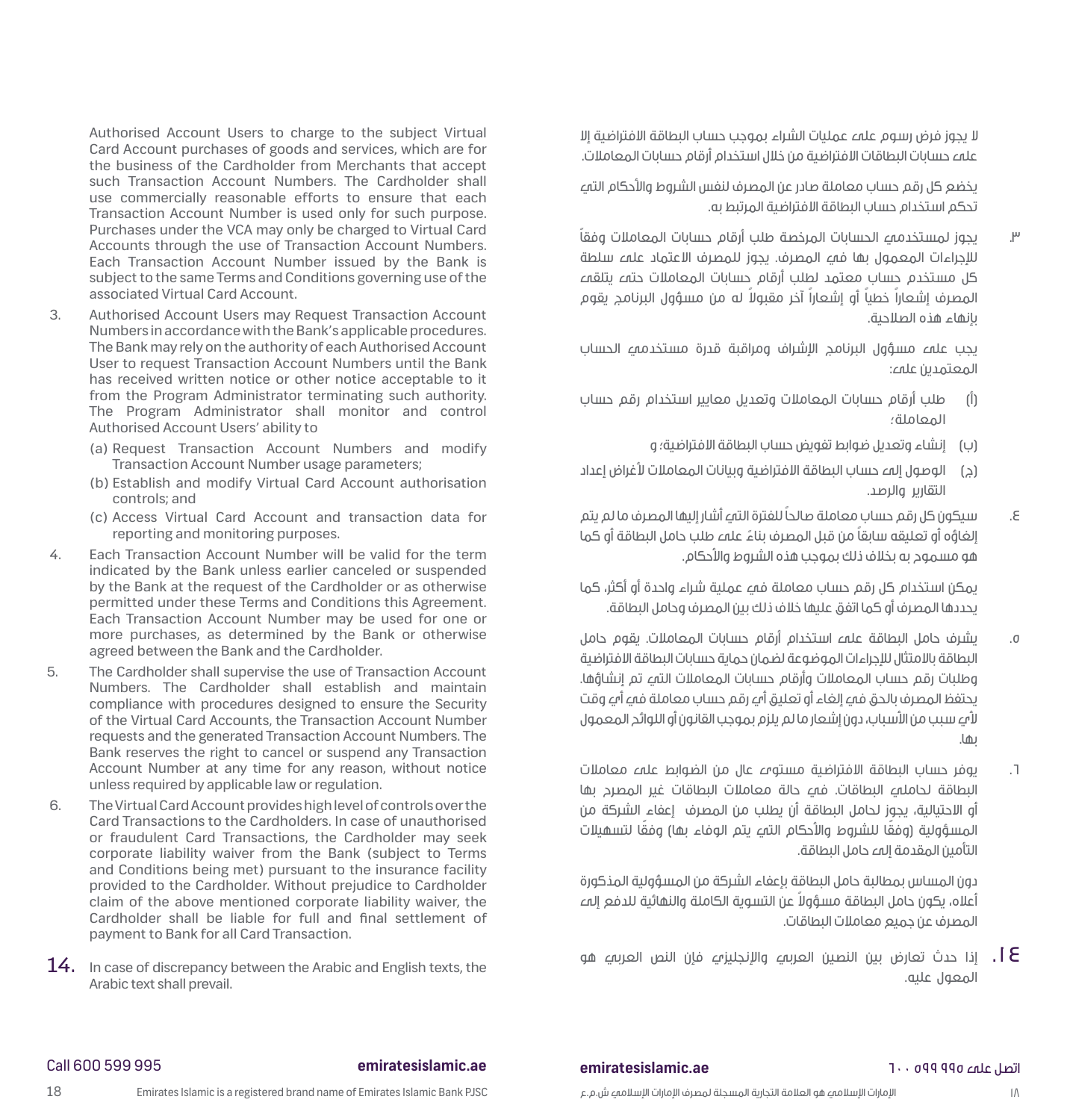اإلسالمي غير قابلة لإللغاء، الفسخ أو التغيير من قبل حامل البطاقة.

- 10 ال يتحمل اإلمارات اإلسالمي على أية حال أي مسؤولية تجاه حامل البطاقة أو أية جهة أخرى عن أية سلع أو خدمات أو جودة أداء هذه السلع أو الخدمات المستردة منها/التهء يتم توريدها من قبل شريك، مزود خدمة، متحر أو طرف ثالث فهء إطار/ بموجب برنامج مكافآت الإمارات الإسلامي. يجب علمـ حامل البطاقة توجيه أيـَـ شكاوي أو مالحظات ذات صلة بهذه السلع والخدمات إلى الشريك المعني، وطلب التعويض من الشريك المعني، مزود الخدمة أو الطرف الثالث.
- 11 يخول حامل البطاقة بموجبه اإلمارات اإلسالمي اإلفصاح عن المعلومات المتعلقة به (بهم) وحساب (حسابات) البطاقة لطرف ثالث دون أي اشعار مسبق ً لحامل البطاقة، كما يراه اإلمارات اإلسالمي مناسبا لغرض برنامج مكافآت اإلمارات اإلسالمي.
- 12 يجوز لإلمارات اإلسالمي فرض رسوم/مصاريف إدارية حسب تقديره المطلق دون إشعار حامل البطاقة لكل طلب تحويل نقاط مكافآت اإلمارات اإلسالمي إلى عضوية المشاركة في برنامج الوالء.
- ١٣ يجوز للإمارات الإسلامي فرض أي نوع من الرسوم/المصاريف بالدرهم الإماراتي أو علمـ شكل نقاط مكافآت الإمارات الإسلامي المتعلقة ببرنامج مكافآت اإلمارات اإلسالمي. يمكن أن يكون هذا الرسم مبلغ ثابت أو متغير كما يقرر اإلمارات اإلسالمي حسب تقديره مع توجيه إشعار مسبق لحامل البطاقة يوافق حامل البطاقة على االلتزام بهذا ودفع المستحقات المتوجبة بالكامل. سيتم توفير أحدث هذه الأحكام ذات الصلة علمء موقع الإمارات الإسلامي الالكتروني.
- 14 يتحمل حامل البطاقة المسؤولية الكاملة لتوفير معلومات صحيحة، دقيقة وغير مضللة فيما يتعلق برقم حسابه/حسابها لعضوية برنامج الوالء و/أو أية تفاصيل عضوية أخرى/الحسابات المتطلبة للقيام بنجاح بتحويل نقاط مكافآت اإلمارات اإلسالمي إلى شريك برنامج الوالء المعني، ال يتحمل اإلمارات اإلسالمي مسؤولية أي نقاط مكافآت من الإمارات الإسلامي التي تم تحويلها بناءً علي معلومات خاطئة أو غير دقيقة أو مضللة تم توفيرها من قبل حامل البطاقة.

## .12 الشروط واألحكام الخاصة بالتوقيع االلكتروني

تنطبق هذه الشروط واألحكام الخاصة بالتوقيع االلكتروني )"**األحكام**  <mark>الخاصة ّ)</mark> علمـَ توقيعك الإلكترونمـِ (كما هو موضّح أدناه) بالإضافة إلمـَ أحكام وشروط مصرف اإلمارات اإلسالمي ش.م.ع. )"**المصرف**"( شروط وأحكام بطاقة ائتمان الشركات والشروط والأحكام العامة للحسابات والخدمات المصرفية )"**أحكام الحساب**"(.

ما لم يرد خلاف ذلك، فيه حال تعارضت هذه الأحكام والشروط مع أحكام الحساب، عندئذ يعتد بهذه الأحكام والشروط الخاصة فيه حدود ذلك التعارض فيما يتعلق باستخدامك لتوقيعك اإللكتروني.

يكون للتوقيع االلكتروني )يشار إليه فيما يلي بـ " **التوقيع اإللكتروني**"( المعنهء المحدد بموجب القانون الاتحادي رقم (١) لسنة ٢٠٠٦ بشأن المعاملات والتجارة االلكترونية أو تعديالته الالحقة. )**القانون**(.

- 1 بإضافة توقيعك اإللكتروني٬ فإنك تقوم بالتوقيع على هذه األحكام الخاصة ً إلكترونيا. إن توقيعك اإللكتروني يشير إلى تعهدك بأنك قرأت بعناية وفهمت جميع الأحكام والشروط وتُوافق علمـَ الالتزام بهذه الأحكام الخاصة قانوناً وتعهدك بالحصول على والكشف عن معلومات بشأنك وأحكام بطاقة ائتمان ً الشركة وأحكام الحساب. توافق على أن يكون توقيعك اإللكتروني معادال لتوقيعك اليدوي أو توقيعك الخطي على هذه األحكام الخاصة.
- 2 توافق كذلك على أن استخدامك للوحة المفاتيح أو فأرة الحاسوب أو أي أداة توقيع (كما هو معرف بالقانون) اخرىء مستخدمة لاختيار عنصر ما أو زر أو رمز أو تصرف/فعل آخر ،أو بخلاف ذلك، لتزويد المصرف أو فيه الوصول إليه أو إجراء أيه معاملة ذات صلة بأي اتفاقية أو إقرار أو موافقة أو إفصاحات أو شروط لدى المصرف أو طرف ثالث باستخدام نظام المصرف، يعتبر علمء أنه توقيع أو قبول أو موافقة من طرفك٬ ً كما لو أنه موقع بالفعل خطيا من قبلك باستخدام القلم.
- 3 توافق أيضا على أنه ليس هناك حاجة للمصادقة على أو التحقق من توقيعك من أي جهة تصديق أو أي طرف ثالث إلثبات صحة توقيعك اإللكتروني وبأن عدم وجود مثل هذا التصديق أو التحقق من قبل طرف ثالث لن يؤثر بأي حال من األحوال على سريان وقابلية سريان توقيعك اإللكتروني أو أي معاملة و/أو عقد و/أو اتفاق ناتج عنه يتم إبرامه بينك وبين المصرف.
- 4 تقر كذلك بأنك مخول بإبرام هذه األحكام الخاصة بالنسبة لجميع األشخاص الذين يملكون حق أو تصريح باستخدام أي من حساباتك المصرفية وبأن هؤالء األشخاص سيلتزمون بشروط هذه األحكام الخاصة. توافق أيضا على أن كل استخدام بواسطتك التوقيعك الإلكتروني لغرض الحصول على أي خدمة من المصرف سيفسر على أنه موافقة منك للتقيد بهذه الأحكام الخاصة كما هيء موجودة في تاريخ التوقيع الإلكتروني.
- 5 توافق على أن تستلم من المصرف حصريا عن طريق وسائل االتصال اإللكترونية جميع اإلشعارات واإلفصاحات والتفويضات واإلقرارات وكشوفات الحساب وغيرها من المستندات المطلوب تقديمها أو توفيرها لك من قبل المصرف طيلة فترة عالقتك بالمصرف.

### .13 حسابات البطاقة االفتراضية

- 1 يقوم المصرف بإنشاء حسابات البطاقة االفتراضية، وهي حسابات بطاقات تسمح لمستخدم الحساب المعتمد بطلب إصدار أرقام حسابات معامالت فريدة مرتبطة بكل حساب بطاقة افتراضية من هذا القبيل لتسوية المعامالت مع التجار. بمجرد إنشاء حسابات البطاقة االفتراضية، سيتم إصدار أرقام حسابات المعامالت المرتبطة بحسابات البطاقة االفتراضية هذه من قبل المصرف.
- 2 يتم ترحيل جميع الرسوم المرتبطة برقم حساب المعاملة إلى حساب البطاقة االفتراضية الذي تم بموجبه إنشاء رقم حساب المعاملة والمطلوب دفعه ً من قبل حامل البطاقة وفقا للشروط واألحكام المبينة هنا. يتم إصدار كل رقم حساب معاملة لغرض السماح لمستخدمي الحسابات المعتمدين لشراء السلع والخدمات علمه حساب البطاقة الافتراضية، والتم همي لأعمال حامل البطاقة من التجار الذين يقبلون أرقام حساب المعامالت هذه. يجب على حامل البطاقة بذل ً جهود معقولة تجاريا لضمان استخدام كل رقم حساب معاملة فقط لهذا الغرض.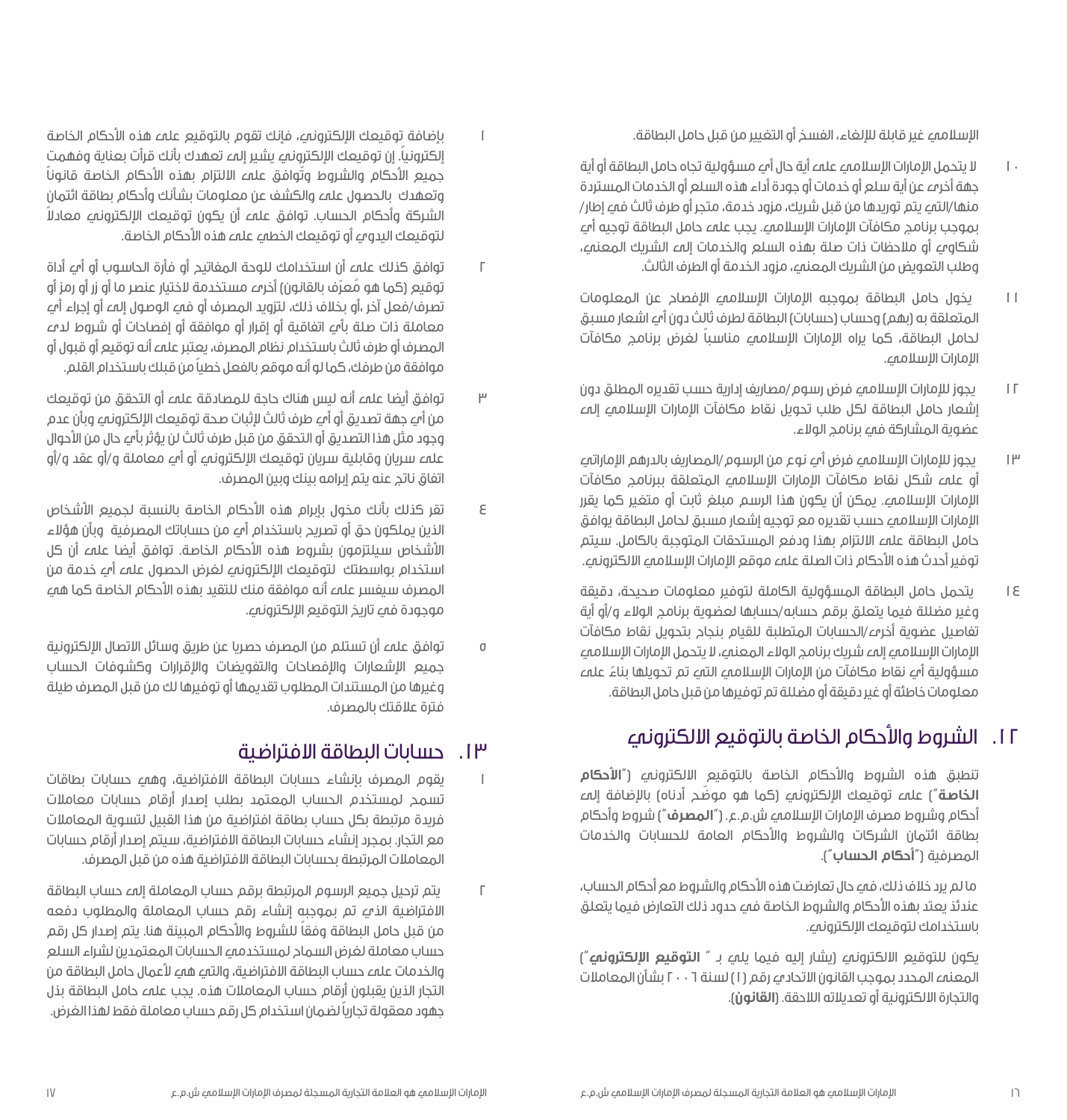مايلز" من اإلمارات االسالمي، أميال "سكاي واردز"، أميال ضيف االتحاد و/أو نقاط االسترداد النقدي أو أي برنامج مكافآت يطلقه المصرف في المستقبل.

- 7.1١ "**تحويل النقاط"** يعني أحد الخيارات في إطار برنامج مكافآت اإلمارات اإلسالمي حيث يمكن لحملة البطاقة تحويل ما لديهم من "أميال سمارت مايلز" اإلمارات الإسلامي أو نقاط ''تشويس بوينتس'' للسفر (كما هو مُعرف أدناه) أو برنامج والء "اليف ستايل" المرتبط بنوع بطاقة ائتمان اإلمارات اإلسالمي التي لدى حامل البطاقة.
- 8.1١ "**السداد" "التسديد**" أو "الخصم"/"النقد مقابل األميال"/"النقد مقابل النقاط" يعني أحد الخيارات في إطار برنامج مكافآت الإمارات الإسلامي حيث يمكن لحامل البطاقة الحصول على استرداد نقدي لفئات معينة ذات صلة باإلنفاق الذي قام به حامل البطاقة باستخدام بطاقات ائتمان اإلمارات اإلسالمي الخاصة به. سيتم تحديد الفئة (الفئات) من قبل الإمارات الإسلامي وحسب تقديره الخاص وعلهء حامل البطاقة قبول االلتزام بهم.
- 9.1١ "**السفر**" يعني أحد الخيارات في إطار برنامج )برامج( مكافآت اإلمارات اإلسالمي حيث يمكن لحملة البطاقة استخدام ما لديهم من أميال "سمارت مايلز"، نقاط "تشويس بوينتس"، أميال "سكاي واردز"، أميال ضيف االتحاد و/أو نقاط االسترداد النقدي لحجز تذاكر الطيران، إقامات الفنادق، استئجار السيارات، باقات الرحالت و/أو أي إنفاق آخر كما هو معرف في فئة رمز منفذ السفر من الشركة (فيزا/ماستركارد).
- 10.1١ "**أميال ضيف االتحاد**" يقصد به أميال طيران االتحاد للمسافر الدائم والمكتسبة من خلال استخدام أي من بطاقات الإمارات الاسلامي – بطاقة ضيف الاتحاد ذات العلامة المشتركة الصادرة من اإلمارات اإلسالمي، حسب ما هو مبين في شروط وأحكام الحساب والتي قد تستخدم الستبدال المكافات على النحو المحدد.

### **أ- الشروط واألحكام العامة:**

- 1 يعتبر حامل البطاقة الذي لديه حساب بطاقة ساري الصالحية وفي وضع جيد حسب ما يحدده الإمارات الإسلامي وفقا لتقديره الخاص مؤهلا للمشاركة في برنامج مكافآت الإمارات الإسلامي وكسب نقاط مكافآت الإمارات الإسلامي، ً والتي يمكن استبدالها الحقا مقابل مكافآت/مزايا يقدمها برنامج مكافآت الامارات الاسلامي.
- 2 يحق لإلمارات اإلسالمي في أي وقت ودون إشعار مسبق إلى حامل البطاقة ودون مسؤولية المصرف بأي شكل من األشكال، إنهاء برنامج مكافآت اإلمارات اإلسالمي و/أو إلغاء و/أو تغيير مزايا وفوائد البرنامج و/أو تعديل و/أو إضافة أو حذف أُ*بِ م*ن الشروط والأحكام الواردة هنا، و/أو سحب أو تغيير المشاركات في برنامج مكافآت اإلمارات اإلسالمي، و/أو تحديث أو حد قيمة نقاط مكافآت الإمارات الإسلاميي و/أو طريقة استردادها علمـَ الرغم من أن أياً من هذه الأفعال قد يقلل من قيمة نقاط مكافآت اإلمارات اإلسالمي المتراكمة ويجب على حامل البطاقة االلتزام بهذه التغيرات والتعديالت. سيتم توفير أحدث هذه الأحكام والإصدارات علمه الموقع الإلكترونيه للإمارات الإسلامي. وتقع على حامل البطاقة مسؤولية التأكد من علمه بالأحكام الجديدة وأية تغييرات ذات صلة بالبطاقة في كافة األوقات. يكون قرار اإلمارات اإلسالمي في جميع ً األمور المتعلقة ببرنامج مكافآت اإلمارات اإلسالمي نهائيا ً وملزما لحامل البطاقة.
- ٣ يحق لحامل البطاقة الحصول شهريا علمء نقاط مكافآت الإمارات الإسلامي

ً والتي سيتم إضافتها إلى حساب بطاقته وفقا للسعر المحدد من قبل اإلمارات اإلسالمي لكل دوالر أمريكي و/أو درهم إماراتي )معدل كسب النقاط( يضاف لحساب بطاقته لمشتريات التجزئة. يحق لإلمارات اإلسالمي ممارسة حقوقه في أي وقت ودون إشعار مسبق لحامل البطاقة، لتغيير النسبة بين: )أ( نقاط مكافآت الإمارات الإسلامي التي سيتم منحها، و (ب) المبلغ المحدد الذي ً تم احتسابه على حامل البطاقة. يحق أيضا لإلمارات اإلسالمي تحديد العدد الأقصەء لنقاط مكافآت الإمارات الإسلامەي التەي يمكن كسبها من قبل حامل البطاقة إضافة إلى العمليات التي يجب استثنائها من كسب نقاط مكافآت الإمارات الإسلامي.

- 4 يتم حساب نقاط المكافآت من اإلمارات اإلسالمي على مبلغ الشراء بالتجزئة المؤهل المتراكمة على أساس يومي، وتقريبها إلى أقرب نقاط مكافأة في الإمارات الإسلامي. ستعكس نقاط مكافآت الإمارات الإسلامي المجمعة في حساب البطاقة الأساسية.
- 5 لن يتم احتساب أية مشتريات تجزئة مرتجعة في نقاط مكافآت اإلمارات اإلسالمي حيث تم إضافة هذه النقاط لمكافآت اإلمارات اإلسالمي لحساب حامل البطاقة و/أو استخدامها قبل إعادة المشتريات، سيقوم اإلمارات اإلسالمي بالخصم من حساب البطاقة لنقاط مكافآت الإمارات الإسلامي هذه. يحق للإمارات الإسلامي خصم نقاط المكافآت هذه حتى لو تسبب هذا الخصم في رصيد سلبي من نقاط مكافآت اإلمارات اإلسالمي في حساب البطاقة.
- 6 يحق لحامل البطاقة في أي شهر كسب نقاط المكافأة فقط عن المعامالت المنجزة في حدود الحد االئتماني للبطاقة. ال يحق للمعامالت التي تتجاوز الحد االئتماني المحدد كسب نقاط المكافأة خالل ذات الشهر.
- 7 أقصى مدة يمكن استبدال نقاط مكافآت اإلمارات اإلسالمي المكتسبة على البطاقة هي سنتان (٢) (٢٤ شهر) من تاريخ كسبها. تنتهي صلاحية نقاط مكافآت الإمارات الإسلامي عند نهاية فترة السنتين (٢). يحق للإمارات الإسلامي ً وفقا لتقديره الخاص تغيير صالحية نقاط مكافآت اإلمارات اإلسالمي التي يتم كسبها من قبل حامل البطاقة في أي وقت ودون إشعار مسبق لحامل البطاقة في هذا الصدد.
- 8 يمكن لحامل البطاقة فقط تحويل/استرداد نقاط مكافآت اإلمارات اإلسالمي المسجلة والمضافة إلى حساب حامل البطاقة الرئيسي عند إجراء عملية التحويل/االسترداد. تعتبر دفاتر وسجالت اإلمارات اإلسالمي أدلة قاطعة فيما يتعلق بإثبات عدد نقاط مكافآت الإمارات الإسلامي المسجلة والمضافة لحساب حامل البطاقة. يجب حفظ سجلات الإمارات الإسلامي هذه لمدة اقصاها (٥) سنوات من تاريخ االسترداد أو التحويل.
- 9 شريطة أن يكون حساب البطاقة بوضع جيد كما هو محدد من قبل اإلمارات ٍ اإلسالمي وهنالك رصيد كاف من نقاط مكافآت اإلمارات اإلسالمي، يمكن لحامل البطاقة اختيار واستبدال نقطة وآكثر من نقاط مكافآت الإمارات الإسلامي، بناء على مجموع نقاط مكافآت اإلمارات اإلسالمي المؤهلة، من خالل قنوات ً االسترداد التي يقوم اإلمارات اإلسالمي من وقت آلخر بإعالم حامل البطاقة بها. ً يوافق حامل البطاقة على أن استخدام أي قناة سيكون خاضعا لشروط وأحكام المصرف المطبقة، ما لم يتم النص عليه صراحة هنا، نقاط مكافآت اإلمارات اإلسالمي غير قابلة للتحويل واالستبدال بمبلغ نقدي أو ائتمان. تصبح تعليمات االسترداد المتعلقة بنقاط مكافآت اإلمارات اإلسالمي بمجرد تقديمها لإلمارات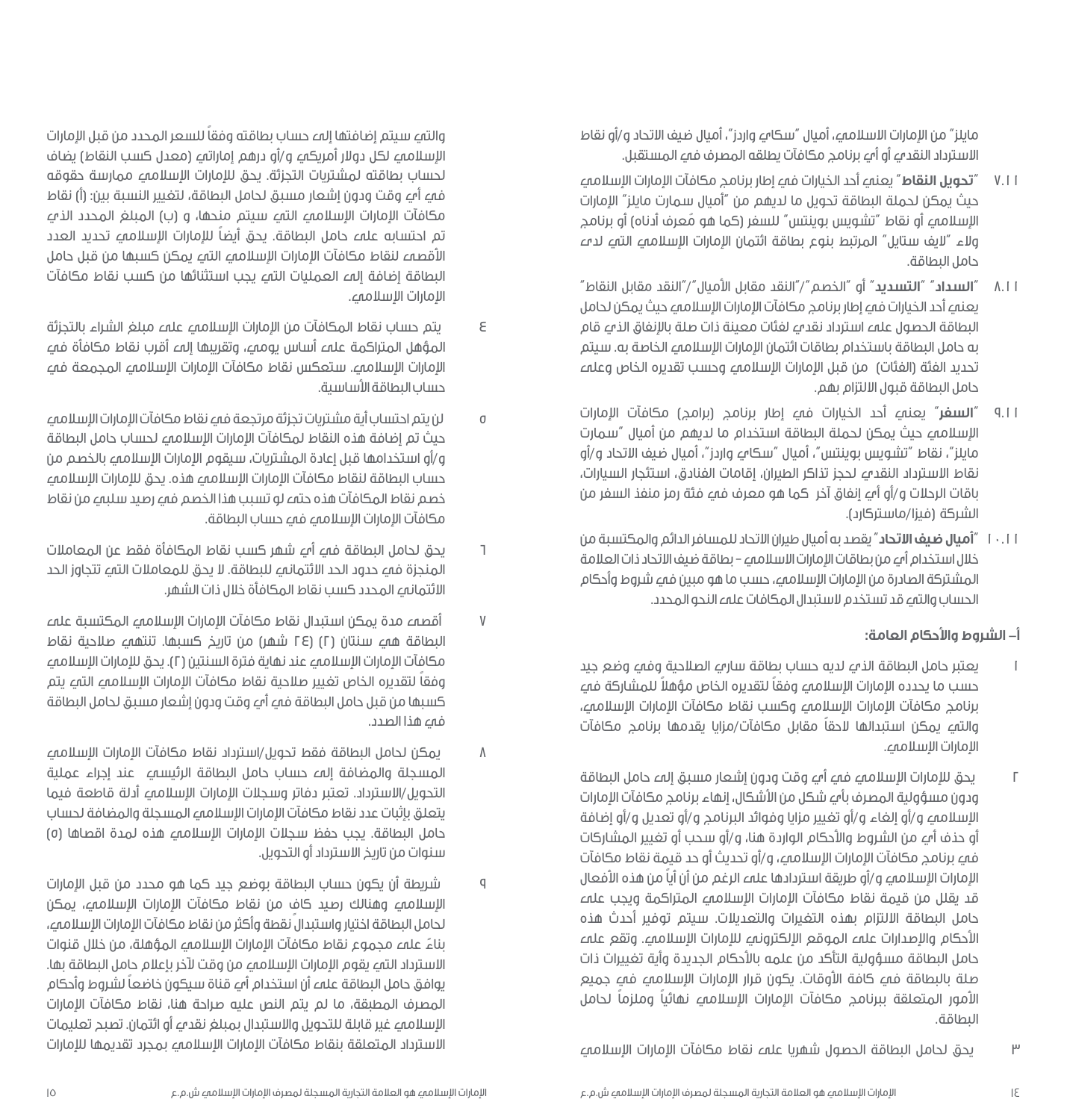المبالغ من حساب بطاقتك.

- 2.10 باإلضافة إلى أي حق آخر قد يكون لدينا إما بموجب هذه الشروط واألحكام أو بموجب القانون، يجوز لنا في أي وقت ودون إشعار توحيد ودمج جميع الحسابات التي تحتفظ بها معنا وتحويل أي مبالغ يحتفظ بها في أي حساب من هذا القبيل لسداد أي مبالغ أخرى مستحقة لنا. قد نقوم بذلك أينما كانت هذه الحسابات مفتوحة وأيما كانت العملة المفتوحة بها بأسعار الصرف السائدة لدينا آنذاك.
- 3.10 يجوز لنا تعيين وكيل لتحصيل أية مبالغ مستحقة منك بموجب هذه الشروط والأحكام.
- 4.10 هذه الشروط واألحكام ملزمة لك وال يجوز لك التنازل عن حقوقك والتزاماتك ألي شخص أو كيان آخر.
- 5.10 أنت توافق على توقيع وتسليم أي وثائق أخرى مماثلة قد نطلبها من وقت آلخر.
- 6.10 ً إن أي تأخير أو إغفال من قبلنا في ممارسة أو نفاذ أي حق )كليا ً أو جزئيا( بموجب هذه الشروط واألحكام سوف لن يفسر على أنه تنازل عن مثل هذه الحقوق أو التعويضات. لن يعتد بأي تنازل عن أي من هذه الشروط واألحكام أو عن أي إخالل بها ما لم يكن محررا بشكل خطي وال يشكل ذلك تنازال عن أي متطلبات أخرى في هذه الشروط والأحكام أو عن أي إخلال بها.
- 7.10 في حال أصبح أي من هذه الشروط واألحكام غير قانوني أو غير قابل للنفاذ، فإن ذلك لن يؤثر على استمرارية قانونية ونفاذ بقية الشروط واألحكام.
- 8.10 يجوز لنا تعديل هذه الشروط واألحكام من وقت آلخر مع إشعارك بذلك. وأن احتفاظك أو استخدامك للبطاقة سوف يعتبر بمثابة قبول لأمٍ تعديلات. وفمٍ حالة عدم قبولك لأية تعديلات، يمكنكم إغلاق حساب البطاقة، حيث يتم تطبيق أحكام البند (٦) من هذه الشروط و الأحكام في هذا الشأن.
- 9.10 لن يتحمل المصرف أية مسؤولية تجاهك فيما يتعلق بأي تسهيالت أو مزايا التي قد نوفرها لك والتي ال تشكل جزءاً من هذه الشروط واألحكام. حيث يجوز لنا إلغاء مثل هذه التسهيالت والمزايا في أي وقت بدون الحاجة إلى توجيه إخطار في هذا الخصوص.
- 10.10 تخضع هذه الشروط واألحكام لقوانين إمارة دبي والقوانين االتحادية المطبقة في دولة اإلمارات العربية المتحدة وإلى الحد الذي ال تتعارض فيه هذه القوانين مع مبادىء الشريعة اإلسالمية. وفي حالة وجود مثل هذا التعارض فإن مبادئ الشريعة اإلسالمية هي التي يحتكم إليها. كما أن كلينا، نحن وأنتم نخضع للسلطة القضائية غير الحصرية لمحاكم دولة اإلمارات العربية المتحدة. وأن مثل هذا الخضوع سوف لن يحد من حقنا في مقاضاتكم امام أي اختصاص قضائي آخر فيما يتعلق بالتزاماتكم بموجب هذه الشروط واألحكام.
- 11.10 المزايا التي تمنحها البطاقة االئتمانية للشركات الخاصة باإلمارات االسالمي مقدمة حسب تقدير اإلمارات اإلسالمي. ال نتحمل مسؤولية أي من االلتزامات التي يتكبدها عمالؤنا بسبب هذه الخدمات أو غيرها والموفرة من قبل البطاقة االئتمانية للشركات الخاصة باإلمارات اإلسالمي.
- ١٢.١٠ تخضع أية رسوم لتقدير الإمارات الإسلامي ويمكن تغييرها في أي وقت مع توجيه إشعار مسبق اليكم بتلك التعديالت.
- 13.10 سيتم تطبيق رسوم شهرية عند تفعيل البطاقة. إال أن هذا قد يخضع للتغيير ً وفقا ً لتقدير المصرف. ومع ذلك سيتم إحتساب الرسم السنوي مقدما عند إصدار البطاقة.
- 14.10 يحق لمصرف اإلمارات اإلسالمي ش.م.ع. بموجبه القيام في أي وقت وبدون إخطارك أو أخذ موافقتك بالسحب والخصم أو إعطاء تعليمات بخصم أو تحويل أي رصيد دائن (أو أُبِ جزء منه) والذي يتوفر في أبي وقت وبأبي عملة في أبي ً حساب مفتوح بإسمك أو مشتركا مع أي شخص آخر لدى أي فرع من فروع بنك اإلمارات دبي الوطني أو أي من الشركات التابعة للمصرف وذلك لتسوية التزاماتك المالية تجاه المصرف (أو أُي جزء منها).
- 15.10 تقر بأنك فهمت أن الحد االئتماني والنقدي ألي بطاقة في أي وقت يخضع لتقدير الإمارات الإسلامي المفرد.

## .11 المكافآت

### **تعريفات**

- 1.1١ "**برنامج مكافآت اإلمارات االسالمي**" يعني البرنامج المذكورة تفاصيله في هذا المستند، والتي يمكن للعمالء من خالله كسب واستبدال ما لديهم من نقاط "تشويس بوينتس"، أميال "سكاي واردز"، أميال ضيف االتحاد، برنامج سمارت مايلز من اإلمارات االسالمي، نقاط االسترداد النقدي و/أو أي برنامج والء آخر يتم إطلاقه وتحديثه في أبي وقت على الموقع الإلكتروني للمصرف. يغطم هذا أيضاً برنامج المكافآت الذي يخضع لأميال "سمارت مايلز" من الإمارات االسالمي، "تشويس بوينتس"، االسترداد النقدي، أميال ضيف االتحاد وأميال "سكاي واردز". سيشمل كذلك أي برنامج مكافآت أو عرض يقوم المصرف بطرحه في المستقبل.
- 2.1١ " **تشويس بوينتس**" تعني نقاط المكافآت من خالل استخدام بطاقات االئتمان الصادرة من اإلمارات اإلسالمي، كما هو موضح في شروط وأحكام الحساب والتي يمكن استخدامها السترداد المكافآت على النحو المحدد.
- 3.1١ "**أميال سمارت مايلز اإلمارات اإلسالمي**" تعني نقاط المكافآت التي تم كسبها من خالل استخدام بطاقات االئتمان الصادرة من اإلمارات اإلسالمي، كما هو موضح في شروط وأحكام الحساب والتي يمكن استخدامها السترداد المكافآت علمء النحو المحدد.
- 4.1١ "**أميال سكاي واردز**" تعني أميال برنامج المسافر الدائم التي تم كسبها من خلال استخدام أ $_2$  من بطاقات الإمارات الإسلامي "سكا $_2$  واردز" ذات العلامة المشتركة الصادرة من اإلمارات اإلسالمي كما هو موضح في شروط وأحكام الحساب والتي يمكن استخدامها السترداد المكافآت على النحو المحدد.
- 5.1١ "**مكافآت االسترداد النقدي**" تعني أحد الخيارات في إطار برنامج مكافآت اإلمارات اإلسالمي حيث يمكن لحملة البطاقة استخدام ما لديهم من نقاط االسترداد النقدي من اإلمارات اإلسالمي، الستردادها وإيداعها في حساب حامل بطاقة االئتمان الرئيسي.
- 6.1١ "**نقاط مكافآت اإلمارات االسالمي**" تعني نقاط "تشويس بوينتس"، "سمارت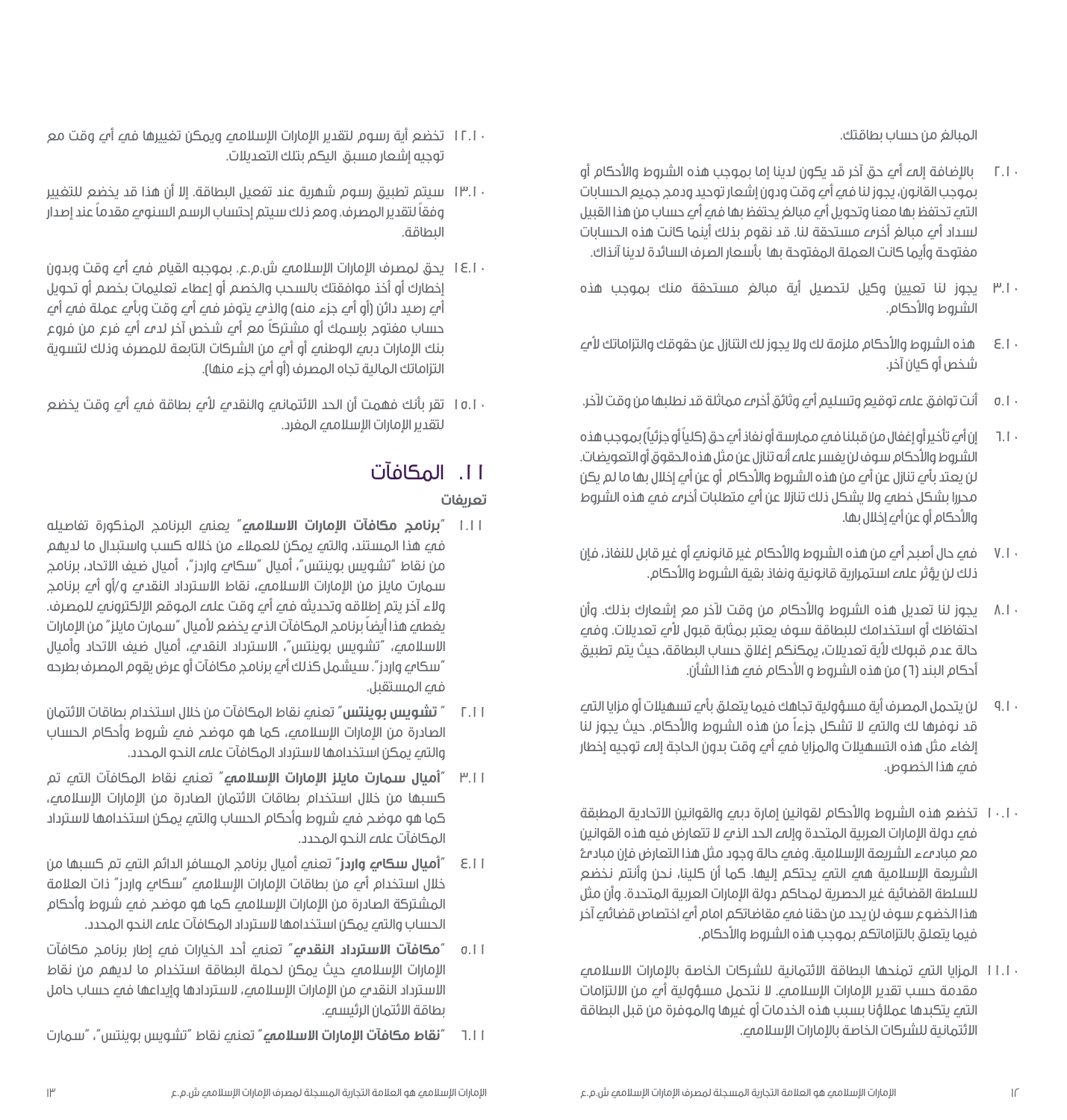- 3.6 يجوز للمصرف في أي وقت وبعد إشعار مسبق بمدة مناسبة طلب استرجاع البطاقة وإلغاء أو تعليق حقك باستخدامها. وتقوم أنت مباشرة بعد طلب اإلسترجاع بإعادة البطاقة بعد قصها بالنصف والسداد بالكامل لكافة الرسوم والمبالغ المستحقة على حساب البطاقة.
- 4.6 سنقوم بإلغاء استخدام البطاقة دون اشعار مسبق عند وفاتك أو إفالسك أو عجزك عن سداد المستحقات أو أي حالة أخرى نجدها مناسبة.
- 5.6 أنت و/أو ممتلكاتك تتحملون مسؤولية تسوية كافة األرصدة المتأخرة الدفع على حساب البطاقة. ويجب عليك سداد كافة المصاريف والتكاليف التي قد نتكبدها السترجاع هذه المبالغ.
- 6.6 ال يتحمل المصرف مسؤولية التعويض عن الرسم الشهري أو الرسم السنوي أو أي رسم آخر يمكن تخصيصه أو أي جزء من رسم كهذا عند إلغاء حساب البطاقة.
- 7.6 عند إلغاء استخدام البطاقة، سنستمر في حفظ أية كفاالت/ضمانات في حوزتنا لمدة أقصاها ستين (٦٠) يوم بعد إلغاء و/أو إعادة البطاقة، سواءً كانت قد ألغيت من قبلك أو من قبلنا.

### .7 استبعاد المسؤولية

- 1.7 لن يتحمل المصرف مسؤولية أي خسارة أو ضرر مهما كان تتكبده أو تتحمله أنت بسببنا او بسب تاجر او امـ بنك او مؤسسة مالية او امـِ صراف المـِ او طرف اخر يرفض السماح باستخدام البطاقة للقيام بمعامالت مصرفية أو أن يقبل البطاقة أو رقم البطاقة أو **رمز التعريف الشخصي** أو أن يمد أو يسمح بسحب نقدي ً فوق حد الرصيد أو أن يرفضها جميعا.
- 2.7 لن يتحمل المصرف مسؤولية رفض أي تاجر أو مؤسسة من أعضاء ماستركارد قبول البطاقة أو الدفع بها، أو ألي عيب أو نقص في البضائع أو الخدمات المقدَّمة لك من أمي تاجر، أو حيثما يكون ذلك مطبَّقا، لأمي إخلال أو عدم وفاء تاجر ֖֖֖֖֖֖֖֖֖֖֧ׅ֚֚֚֚֚֚֚֚֚֚֚֚֚֚֚֡֬֝֓֓֞֟֓֡֬֓֓֞֡֬֓֓֬֓֓֬֓֬֓֓֬֝֓֬֝֓֬֝֬֓֬֝֬֝֬֓֬֝֬֓֬֬֓֬֝֓֬֝֬֓֬֝֬֝֬֝֬֝֬֝֬֝֬֝֬ لعملية على البطاقة.
- 3.7 إذا كان هنالك خالف بينك وبين المصرف أو بين تاجر أو بنك أو مؤسسة مالية أو أي شخص أخر، مسؤوليتك اتجاهنا ال تتأثر بأي شكل بهذه الخالفات أو أي ادعاءات مقابلة أو حقوق التسوية التي قد تكون لديك ضدنا أو ضد التاجر أو بنك آخر أو مؤسسة مالية أو شخص.
- 4.7 ال يتحمل المصرف مسؤولية أي نزاع يتم إعالمنا به من قبلك بعد 30 ً يوما من تاريخ كشف الحساب ذو الصلة.
- 5.7 ال يتحمل المصرف بأي شكل أي مسؤولية تجاهك عن أي خسارة أو ضرر مهما كانت طبيعته، نتيجة عن او ناشمــُ عن اي إخلال أو فشل أو عطل فمــَ ايـَ صـراف آلي أو آلة أو محطة أو جهاز اتصاالت أو مركز خدمات أو جهاز معالجة بيانات أو خطوط االتصال أو أي شيء صناعي أو أي نزاع أو أي خالفات أو أي شيء أو سبب إن كان خارج عن سيطرتنا أم ال.
	- 6.7 لن نكون مسئولين تجاهكم في الحاالت التالية:
- )أ( ً عند ممارسة حقنا في إنهاء أي بطاقة أو حساب البطاقة وفقا للبند .3-6
- )ب( عند وقوع أي ضرر لمركزك اإلئتماني أو سمعتك بسبب استعادة البطاقة من قبلنا، أو أي طلب الستعادتها أو رفض أي شخص قبول البطاقة؛
	- (د) أي خطأ أو إغفال لأي بيانات يتم الكشف عنها من قبلنا وفقاً للبند ٨.

## .8 إفشاء البيانات

- 1.8 أنت تفوضنا وتسمح لنا بشكل غير قابل لاللغاء بإفشاء وبمشاركة تلك البيانات التهـ نراها ضرورية بشأنك وبشأن امورك. بما فيه ذلك عليه سبيل المثال ودون حصر حساب البطاقة إلى زمالئنا والفروع والمتنازل إليهم والوكالء أو أطراف أو أشخاص آخرين .
- 2.8 ً يجوز لنا مراجعة وضعك االئتماني في أي وقت نراه مناسبا ودون الرجوع إليك.

## .9 اإلشعارات

- 1.9 يجب عليك إخطارنا فورا و بشكل خطي عن أي تغييرات في اسمك ووظيفتك وعملك وعنوانك (البريد الإلكتروني و/أو المكتب أو السكن) ورقم (أرقام) االتصال.
- 2.9 إذا سافرت خارج دولة اإلمارات العربية المتحدة ألكثر من شهر، يجب عليك تسوية حساب بطاقة ائتمان الشركات بالكامل قبل 7 أيام من المغادرة.
- 3.9 إذا غادرت دولة اإلمارات العربية المتحدة لإلقامة في مكان آخر، يجب إعادة البطاقة إلينا مقطوعة إلى نصفين قبل 14 ً يوما من مغادرتك ويعتبر استخدامها ً أو استخدامهم منتهيا.
- 4.9 ِ التعليمات التي ترسل من قبلك لنا عبر الفاكس أو من خالل بنك نت )عبر االنترنت( ً تعتبر صحيحة وملزمة لك وسوف نتصرف بناء على التعليمات التي تصلنا بهذه الوسائل.
- 5.9 جميع المراسالت أو البطاقات أو اإلشعارات أو كشوف الحساب أو الطلبات أو ً وثائق أخرى ضمن هذه الشروط و األحكام يمكن أن يتم تسليمها إليك شخصيا أو يتم إرسالها بالبريد أو البريد الإلكتروني إلى العنوان الأخير المسجل لدينا والذي قد أعلمتنا أنت به وذلك على مسؤوليتك الخاصة. جميع المراسالت المذكورة أو مواد أخرى تعتبر مستلمة و قد تم تزويدك بها في يوم التسليم، إذا كان قد ً تم تسليمها شخصيا أو عبر البريد اإللكتروني و خالل مرور يومي عمل عن اإلرسال بالبريد، في حال تم اإلرسال عبر البريد.

## .10 أحكام عامة

1.10 أنت تتعهد بدفع كافة مبالغ الخسائر أو األضرار الفعلية التي قد يتكبدها أو يتحملها مدراؤنا أو مسئولونا أو موظفونا أو نتكبدها أو نتحملها بسبب إخفاقك في التقيد بهذه الشروط واألحكام أو بسبب إخاللك أو الناشئة عن أو فيما يتعلق بحساب بطاقتك. وإذا كان السبب هو إهمالك فيجوز لنا عندئذ خصم كافة هذه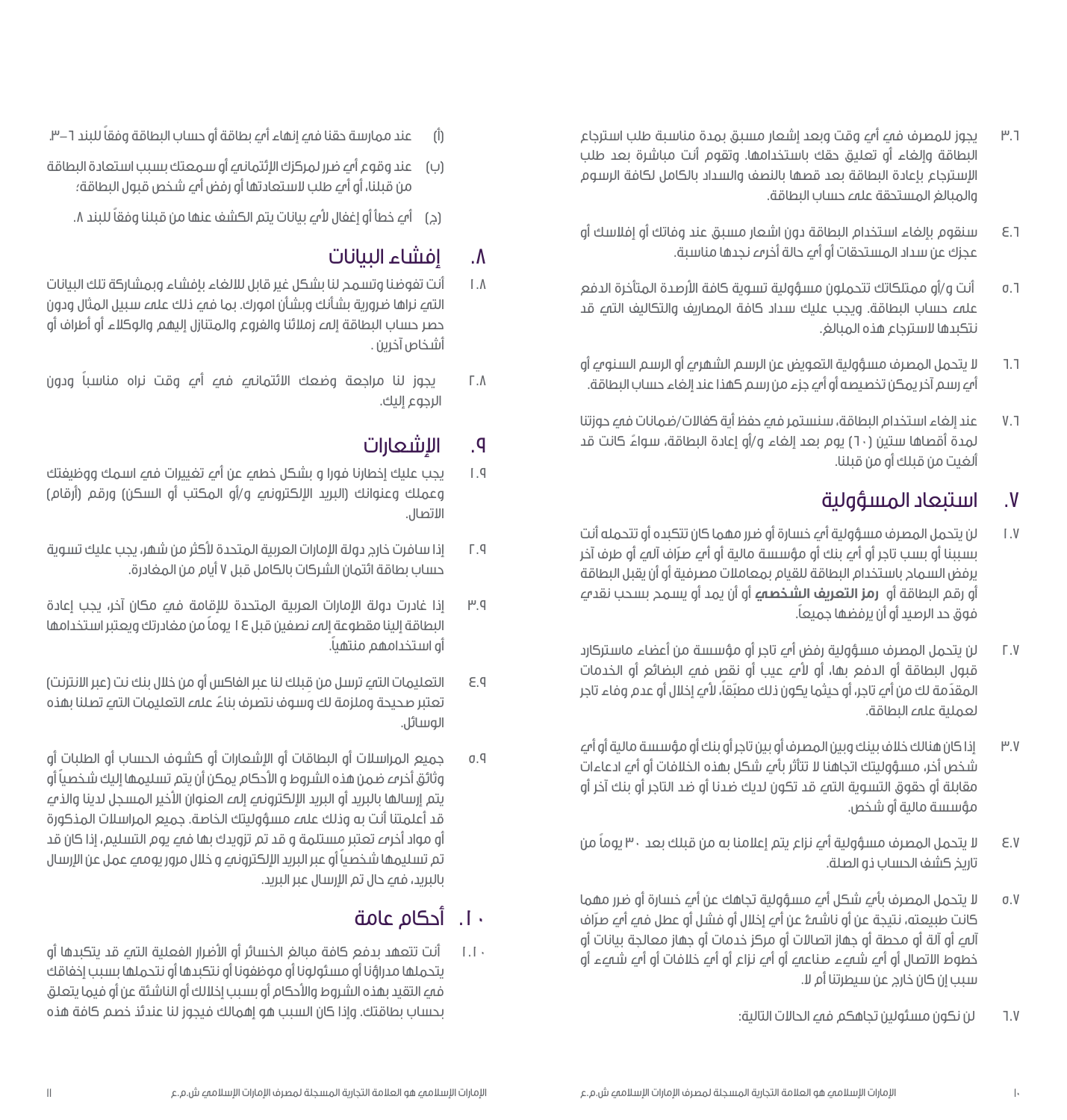الزمنية التي تصبح بنهايتها هذه الرسوم واألتعاب مستحقة الدفع. جميع الرسوم المتوجبة الدفع لصالحنا بموجب هذه الشروط واالحكام، غير قابلة للرد.

- 16.4 إذا عارضت إحدى العمليات المجراة على البطاقة وتم من بعد ذلك اإلثبات أنها ِ تمت من قبلك. فسنعيد تحصيل الرسوم على مبلغ عملية البطاقة األصلي عند حدوثها وأي رسوم أخرى ذات صلة أو نفقات نتجت عن ذلك.
- 17.4 إن قبولنا للدفعات المتأخرة أو الجزئية، والشيكات أو الطلبات المالية لن يمنعنا من فرض حقوقنا في تحصيل المبلغ الكلي المستحق الدفع عليك، أو سنّ تعديل لهذه الشروط واألحكام.
- 18.4 توافقون على أنه إذا استحق عليك أي مبلغ لصالحنا في أي وقت على حساب البطاقة، أو إذا ترتبت عليك أي مسؤولية تجاهنا على أي حساب ٍ مصرفي أو أي حساب آخر كان، جار أو غيره، بأي حال أو في حالة إخاللك بأي ّ من شروط تلك الحسابات أو غيرها من الخدمات المصرفية المقدمة إليك، سيستحق كامل الرصيد المدين على حسابك مباشرة ويصبح واجب الدفع وقد نلجأ إلى الخصم من أي حساب لك لدينا لتحصيل هذه المديونية.
- 19.4 ً يتم قبول أي إيداع بموجب شيك لكن إيراده لن يكون متاحا ّ حتى يتم التقاص وتدفع الإيرادات لنا من قبل البنك القائم بالدفع. لن تعتبر اية إيداعات نقدية انها فيه حوزتنا حتىه يتم استلامها وتقييدها علىه حساب البطاقة (ستتحمل أنت أية رسوم أو أجور مترتبة على اإليداعات النقدية أو تحصيل/مقاصة الشيكات(.
- 20.4 ً قد يطلب منك المصرف في أي وقت أن تودع شيكا غير مؤرخ و/أو ضمانة نقدية لصالحنا بقيمة محددة لن تتجاوز حدود البطاقة، حتى لو لم يطلب هذا الشيك أو الضمانة النقدية عند إصدار البطاقة. لو قمنا بهذا الطلب، سوف يتم التعامل معك باعتبارك فوضتنا إلدراج التاريخ على الشيك وتقديمه للتحصيل عند التاريخ المدرج ّ لتغطية أي مبلغ مستحق الدفع لنا. في حال تم صرف الشيك وتجاوزت قيمته المبلغ المدين فسيتم إعادة المبالغ الفائضة إليك.
- 21.4 ً إذا اخترت طريقة الخصم المباشر للسداد )خدمة متاحة حاليا لعمالء اإلمارات الإسلامي فقط)، فإن نسبة إجمالي المبلغ المستحق الذي تحدده أنت عند تقديم طلب الحصول على البطاقة يتم خصمه من حسابك عند أو مباشرة بعد تاريخ استحقاق الدفعة. في حال عدم كفاية الرصيد، يجوز لنا إلغاء البطاقة وستكلف بدفع أي رسوم تتعلق بذلك.
- 22.4 يجوز لك إختيار طريقة الدفع من حسابك التابع لنا من خالل مركز اإلتصال. لن نكون مسؤولين عن أي خسارة أو تأخير ناتج عن استخدام مركز اإلتصال.
- 23.4 ال يجوز لك تحويل المبالغ من أحد حسابات البطاقات لتسوية الرصيد المدين لحساب بطاقة آخر، إال في حال قبولنا الخطي المسبق.
- 24.4 لن نقوم بقيد المبلغ قيدا دائنا الى حساب البطاقة سوى بعد استالم إشعار قيد دائن صادر بشكل صحيح من التاجر.
- 25.4 لن نكون مسؤولين عن تقديم فواتير الشراء التي وقعتها إلثبات كشف الحساب.

يجب أن تكون بيانات الحساب المرسلة إليك من قبلنا، أو التي تم توفيرها عبر ً اإلنترنت، والتي تعرض تفاصيل معامالت البطاقة التي تقوم بها دليال ً كافيا على التزاماتك بدفع الرصيد المستحق لنا.

- 26.4 سجالتنا المتعلقة بأي معامالت مصرفية تتم عبر البطاقة أو بطريقة أخرى تابعة ً لحساب البطاقة الخاص بك ستشكل دليال على المعامالت المصرفية ويجوز لنا استخدام أي معلومات كهذه عند لزومها في المحكمة.
- 27.4 جميع الرسوم والمصاريف والعموالت مستثناة من ضريبة القيمة المضافة أو أي ضربية مبيعات مشابهة أخرى (الضربية). يوافق حامل البطاقة بموجبه على دفع أي مبلغ مقابل ضريبة القيمة المضافة المطبقة.

## .5 فقدان البطاقة أو **رمز التعريف الشخصي**

- 1.5 في حال فقدان البطاقة أو سرقتها أو في حال تم الكشف عن **رمز التعريف الشخصي** ألي شخص، يتوجب عليك اخطارنا فوراً على الرقم **995 599 600** أو تليفاكس **6003 575 6 +971** ً وتقوم أيضا بإعالم الشرطة التابعة للدولة التي حدث فيها هذا الفقدان أو السرقة أو الكشف. هذا اإلخطار يجب إلحاقه بتأكيد مكتوب وموقع عليه أو بريد إلكتروني من خالل الخدمات المصرفية عبر اإلنترنت وذلك خالل 48 ساعة من وصول اإلخطار. لحين وصول هذا التأكيد، أنت مسؤول عن كافة المعامالت المصرفية التي تتم عبر البطاقة. وتتحمل أيضا ضمان كافة الخطوات اللازمة والضرورية لمساعدتنا فمء استرجاع البطاقة المفقودة.
- 2.5 ً ستكون وتبقى مسؤوال بشكل كامل عن سداد أية ديون لحساب البطاقة ناتجة ً عن أي معامالت مصرفية من قبل أي شخص، سواء كان ذلك بمعرفتك أم ال وبغض النظر عن كون الشخص مخول من قبلك أم ال.
- 3.5 يجوز للمصرف إصدار بديل ألي بطاقة تم فقدانها أو سرقتها والتي تخضع لهذه الأحكام والشروط أو غيرها من الشروط والأحكام الأخرىء وذلك كما يراه المصرف ً مناسبا ويتم دفع رسم يحدده المصرف من وقت آلخر.
- 4.5 إذا استرجعت البطاقة الضائعة أو المسروقة، يجب عليك قصها بالنصف مباشرة وإعادتها للمصرف دون استخدامها.
- 5.5 ال يجوز لك استخدام **رمز التعريف الشخصي** بعد إبالغنا بالكشف عنه ألي شخص.

### .6 فسخ العقد

- 1.6 يمكنك في أي وقت إخطارنا بنيتك بإغالق حساب البطاقة وإنهاء استخدام ً جميع البطاقات الصادرة لك، وذلك عبر إخطارنا كتابيا وإعادة جميع هذه البطاقات إلينا مقطوعة نصفين. ال يتم إغالق حساب البطاقة إال بعد دفع جميع الرسوم والمبالغ المستحقة بموجب حساب البطاقة.
- 1.1 كافة المبالغ القائمة علم حساب البطاقة، بالإضافة الم المبالغ التم نتجت عن استخدام البطاقة، ولكن لم يتم احتسابها على حساب البطاقة، واجبة السداد بالكامل فور إلغاء استخدام البطاقة.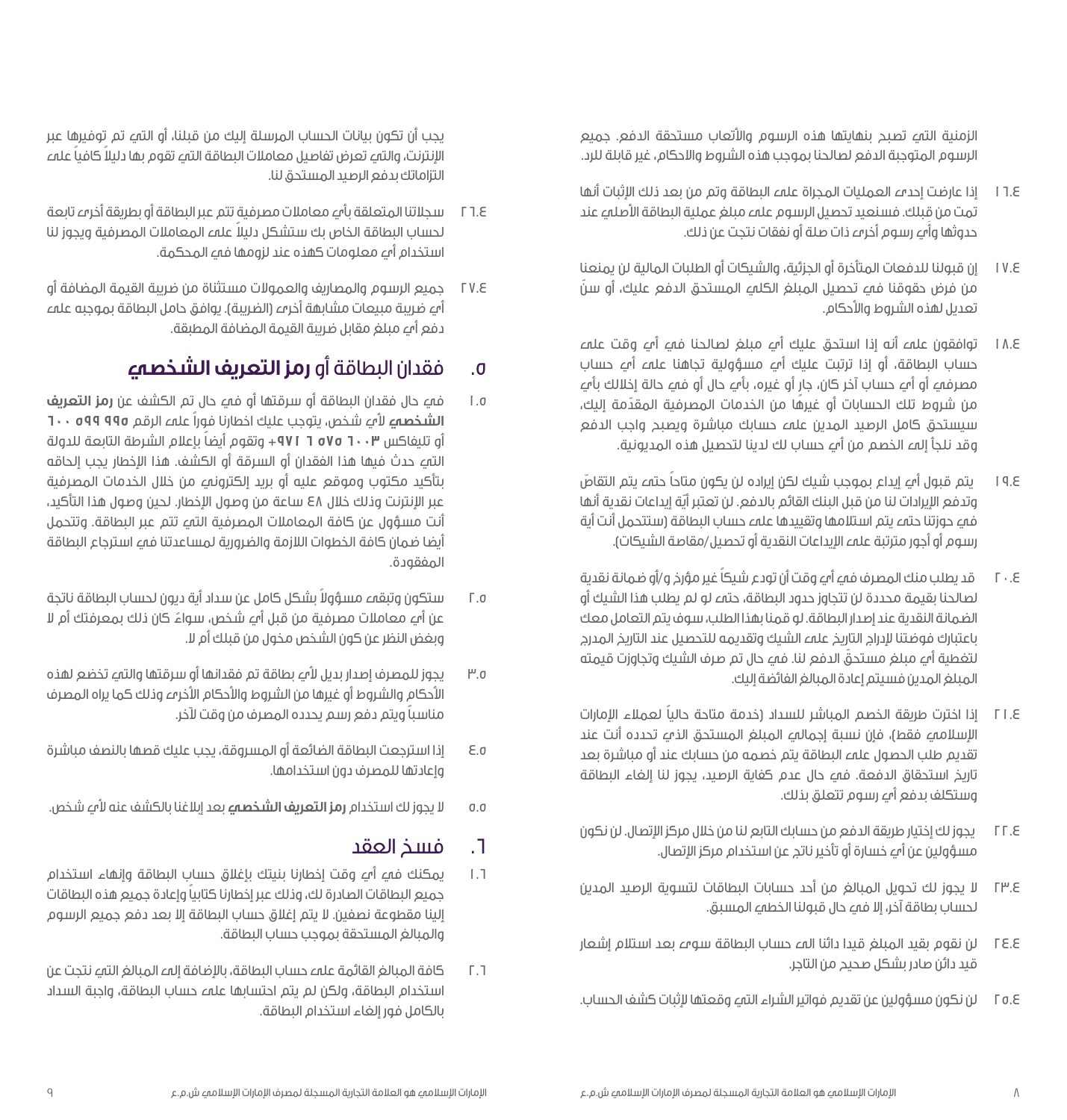- 3.3 أي عملية تحويل مبالغ من بطاقتك ألي من حسابات اإلمارات اإلسالمي )حساب جاري، حساب توفير استثماري، حساب وديعة لأجل) ستعامل علي أنها سحب نقدي وسوف تخضع لرسوم وعموالت السحوبات النقدية العادية.
- 4.3 يتوجب عليك دفع رسوم إدارية مقابل كل سحب نقدي تحصل عليه باستخدام البطاقة. ويجوز لنا من وقت آلخر، وبعد توجيه إشعار مسبق، تغيير قيمة الرسوم اإلدارية.

### .4 الدفع

- 1.4 أنت موافق على أن تدفع لنا رسوم شهرية غير قابلة لالسترداد بالقدر الذي نحدده، وأي رسوم أخرى نفرضها على سبيل المثال ودون حصر الرسوم السنوية. عليك أيضاً، بناء علمء طلب المصرف أن تدفع رسوم إدارية لغرض إصدار بطاقة بديلة. ستجد تفاصيل كافة الرسوم واألتعاب المشار إليها فيه هذا البند فيه دليل الخدمات والأسعار المرفق، والذي يجوز للمصرف تعديله من وقت آلخر، مع إخطاركم بتلك التعديالت. وإن كنت غير موافق ً عليها، فيجب عليك إبالغنا بعدم موافقتك خطيا، وينبغي عليك اإلحجام عن استخدام البطاقة االئتمانية للشركات. وعقب استالم اإلشعار منك سيتم ً اإللغاء الفوري لتسهيالت بطاقة ائتمان الشركات المقدمة لك. علما بأن استخدامك للبطاقة وعدم استالم اإلشعار منك سوف يعتبر بمثابة قبول منك لهذه التعديالت.
- 2.4 رسوم العضوية الشهرية هي رسوم ثابتة تفرض ألول مرة عند تفعيل البطاقة ومن بعد ذلك بشكل دوري. تفرض الرسوم السنوية عند إصدار البطاقة ومن بعد ذلك عند مرور كل سنة.
- 3.4 سيقوم المصرف بخصم كافة مبالغ المعامالت التي أُجريت باستخدام البطاقة، وكافة االتعاب والرسوم المتوجبة الدفع بموجب هذه الشروط واألحكام، وأي استحقاقات أخرى قد نتكبدها نتيجة استخدام/سوء استخدام البطاقة على حساب البطاقة.
	- 4.4 ً ستكون مسؤوال عن دفع جميع المبالغ المدينة إلى حساب البطاقة.
- 5.4 سنوفر لك عن طريق االنترنت/أو مطبوعا على الورق كشف لحساب البطاقة. لن يعتبر عدم استالم كشف الحساب و/أو العجز عن استعراض كشف البطاقة من خالل اإلنترنت عذراً لعدم سداد المبالغ المستحقة الدفع لنا.
- 6.4 أنت موافق على أن تدفع للمصرف مجموع االتعاب والرسوم الواردة في كشف الحساب باعتباره الرصيد الحالي، دون تأخير عن تاريخ استحقاق الدفعة.
- 7.4 إذا لم تقم بتسوية الدفعة المتبقية في تاريخ استحقاق دفعها، وبقيت بدون تسوية حتى تاريخ إصدار كشف الحساب التالي، فسيتم إضافة المبلغ غير المسدد إلى دفعة الحد األدنى من كشف الحساب التالي وتصبح ّ مستحقة السداد فورا.ً
- 8.4 ال يسمح لك إجراء عمليات على بطاقتك بحيث تتجاوز الحد الحالي دون موافقة مسبقة من طرف المصرف. سيتوجب عليك عند الطلب وبشكل فوري دفع كامل

المبلغ الذي تجاوزت به الحد الحالي وعندها تستحق دفعة الحد األدنى السداد. إذا عجزت عن تسديد كامل المبلغ المطلوب، فقد نقوم على الفور ودون توجيه إشعار مسبق بإلغاء البطاقة، وسيصبح كامل الرصيد المستحق على حساب ّ البطاقة مستحقًا ومتوجب الدفع.

- 9.4 أية متأخرات وأية معامالت تنتهك هذه الشروط واألحكام جرت على البطاقة ستصبح متوجبة الدفع من قبلك مباشرة.
- 10.4 يحتفظ المصرف بحق تحميلك رسوم على أية دفعات متأخرة تقوم بدفعها، وسنقوم بتحويل أي رسم متأخر نحصل عليه منك إلى الصندوق الخيري لإلمارات اإلسالمي وذلك بعد اقتطاع التكاليف الفعلية التي تكبدها اإلمارات اإلسالمي لتحصيل هذه المبالغ المستحقة.
	- 11.4 ً سيتم توزيع دفعاتك وفق الترتيب التالي )أو بأي ترتيب آخر نراه مناسبا(:
- )أ( كافة الرسوم غير المسددة، السحوبات النقدية، الرسوم والنفقات األخرى الواردة على أي كشف حساب سابق.
- )ب( كافة الرسوم غير المسددة، السحوبات النقدية المسبقة، األتعاب والتكاليف الأخرىء الواردة في كشف الحساب الحالي.
- (د) كافة عمليات البطاقة غير المسددة (باستثناء السحوبات النقدية المسبقة) والواردة في أي كشف حساب سابق.
- )د( كافة عمليات البطاقة غير المسددة )باستثناء السحوبات النقدية المسبقة( والواردة في كشف الحساب الحالي.
- (ه) كافة السحوبات النقدية وعمليات البطاقة الأخرىء والتي لم ترد بعد في كشف الحساب الحالي.
- 12.4 ً قد يفرض المصرف رسوما على أي شيك مرتجع محرر من قبلكم/تعذر الدفع من خلال الأمر التلقائي بالخصم للسداد الجزئي أو الكامل للرصيد المستحق، وهذا األمر سوف لن يؤثر على أي تدابير أو تعويضات قانونية أخرى متاحة للمصرف.
- 13.4 يتوجب عليك تسديد كافة الدفعات بعملة البطاقة. وإذا قمت بتسديد دفعات بأي عملة أخرى، يتوجب عليك أن تدفع لنا كافة رسوم الصرف والعمولة والأتعاب الأخرى أو الخسائر الفعلية التهـ قد نتكبدها جراء تحويل مثل هذه الدفعات إلى عملة البطاقة. ويتم هذا التحويل بسعر الصرف السائد في تاريخ التحويل وهو السعر الذي يجوز لنا تحديده بشكل نهائي في تاريخ القيد في ً حساب البطاقة. وسوف تقيد دائنا لحساب البطاقة أية دفعة تقوم بدفعها بعملة البطاقة فقط فيه التاريخ الذي نتسلم فيه المبالغ المطلوبة المقيمة في سجالتنا. عند استالم دفعة بأية عملة أخرى، سوف تقيد تلك الدفعة بعد التاريخ الذي يتم فيه تحويل الدفعة إلى عملة البطاقة أو عند استالمنا المبالغ ذات الصلة المقيمة في دبي وتقييدها دائن لحساب البطاقة.
- سيتوجب عليك دفع رسوم إضافية بقيمة نحددها مباشرة عند الطلب، مقابل ّ 14.4 توفير نسخ من كشوفات المبيعات/السحوبات النقدية، كشوفات الحساب، أو أية خدمة إضافية قد نقوم بتقديمها من وقت إلى آخر.
- 15.4 قد يقوم المصرف وفق تقديره بتغيير تعرفة، وطريقة حساب الرسوم الشهرية، والرسوم اإلدارية، واألتعاب اإلضافية أو أية أتعاب أخرى، باإلضافة إلى الفترة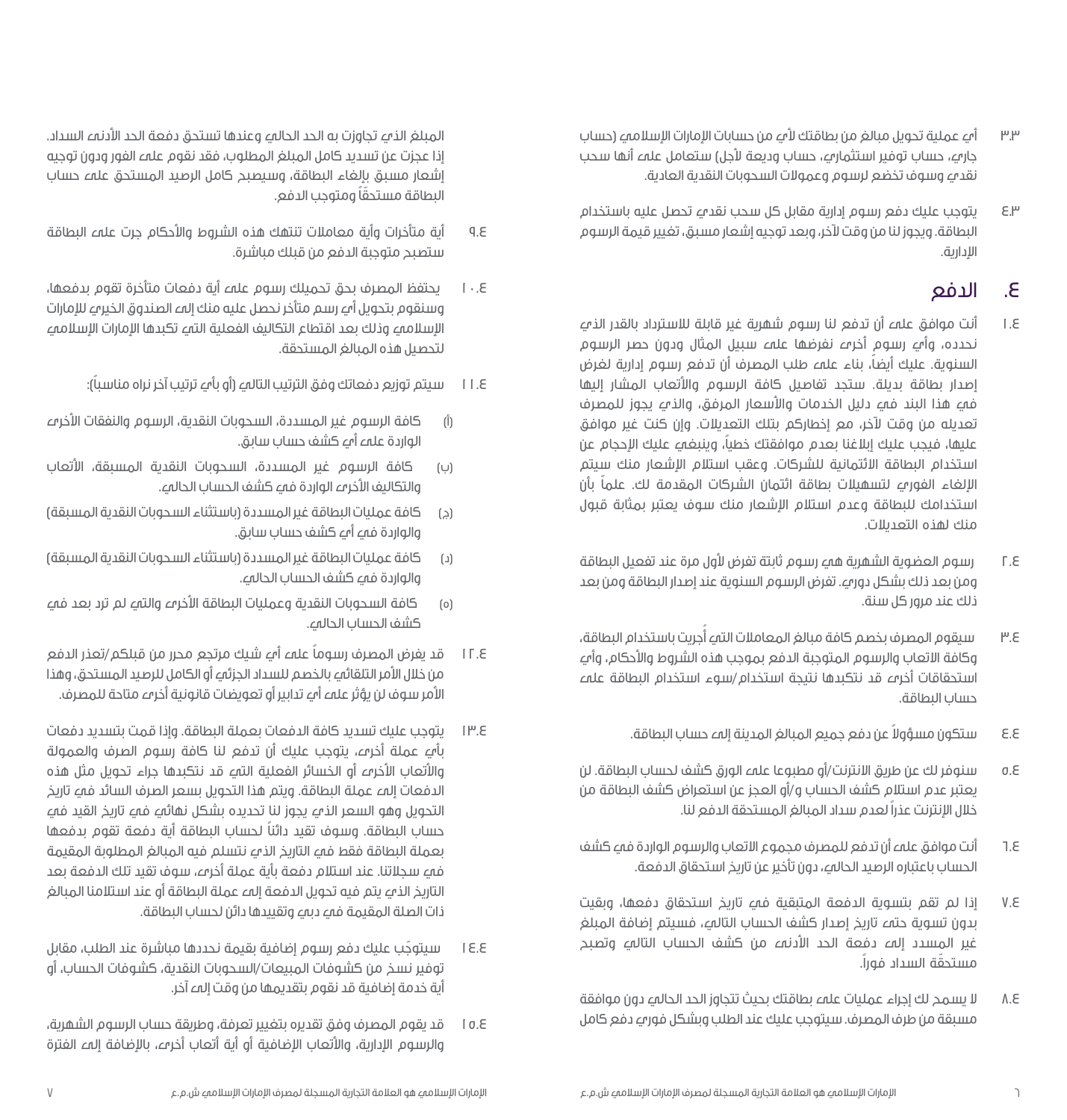**الكفالة** تعني ضمان )إن وجد( من بنك مقبول لدينا ولصالحنا، وفي صيغة مقبولة ً للمصرف وبقدر محدد من قبل المصرف ضمانا لحسن تنفيذ التزاماتك المتعلقة بحساب بطاقتك.

**الحد** يعني الحد األقصى المسموح به في حساب البطاقة.

**التاجر** يعني أي شخص، شركة اعتبارية، شراكة، هيئة حكومية أو غيرها من المؤسسات، والتي تقبل البطاقة االئتمانية أو رقم البطاقة االئتمانية/البطاقة المغطاة كطريقة لدفع قيمة السلع، الخدمات، المصالح أو الحجوزات التي يقدمها.

**دفعة الحد األدنى** تعني المبلغ المحدد في نص كشف الحساب، باعتباره المبلغ الذي يطلب منك دفعه عند أو قبل تاريخ استحقاق الدفعة، لغرض ابقاء البطاقة االئتمانية فعّالة.

**تاريخ استحقاق الدفعة** يعني التاريخ المحدد في نص كشف الحساب، وهو التاريخ الذي يفترض بك أن تدفع فيه الرصيد الحالي أو أي جزء منه أو دفعة الحد األدنى.

**الرمز السري** يعني **رقم التعريف الشخصي** والذي قمت باختياره على مسؤوليتك المفردة الستخدامه مع البطاقة االئتمانية.

**الرصيد الحالي/القائم** ً يعني مجموع الرصيد المدين )شامال كافة الرسوم والنفقات والتي سيتم تقييدها إلى حساب البطاقة) المستحق على حساب البطاقة، واجب دفعه للمصرف تبعاً لسجلات المصرف فمء تاريخ إصدار كشف الحساب.

**مسؤول البرنامج** يقصد به فرداً أو أكثر من األفراد المعينين من قبل حامل البطاقة إلدارة حسابات البطاقة االفتراضية نيابة عنه.

**الضمان** يعني إما الوديعة و/أو الكفالة.

**كشف الحساب** يعني الكشف الشهري أو الدوري والذي يتم إصداره لغرض تعريفك ببيانات الرصيد الحالي لحساب بطاقتك.

**رقم حساب المعاملة** يعن*يه* رقمًا فريداً مرتبطاً بحساب بطاقة افتراضية يتم إصداره بناءً علهـ طلب مستخدم حساب معتمد ويتم توفيره إلهـ التاجر (بدلاً من حساب البطاقة) لغرض إكمال معاملة واحدة أو أكثر.

**حسابات البطاقة االفتراضية** تعني الحسابات التي يحتفظ بها حامل البطاقة فيما يتعلق بحساب البطاقة التي تسمح لمستخدم الحساب المعتمد بطلب إصدار أرقام حسابات معامالت فريدة مرتبطة بكل حساب بطاقة افتراضية من هذا القبيل لتسوية المعامالت مع التجار.

### .1 البطاقة

- 1.1 تظل البطاقة ملكا للمصرف وعليك إعادتها لنا فوراً عند الطلب.
- 2.1 سنقوم بتسليمك البطاقة عن طريق البريد على مسؤوليتك الشخصية. يعتبر توقيع أي شخص مقيم فيه عنوانك دليل استلام وسوف يتم اعتباره ايصال استالم البطاقة.
- 3.1 حالما تستلم البطاقة، يتعين عليك التوقيع عليها على الفور.
- 4.1 الختيار **رقم التعريف الشخصي** وتفعيل البطاقة، يجب عليك االتصال على الرقم **995 599** .**600**
- 5.1 يجب عليك إتخاذ كافة اإلحتياطات المعقولة إلبقاء بطاقتك في أمان طوال الوقت.
- 6.1 يجب عليك أال تسمح ألحد غيرك باستخدام البطاقة. تكتم على **رمز التعريف الشخصي** وال تسمح ألحد بمعرفته أو استخدامه.

### .2 استخدام البطاقة

- 1.2 يمكنك استخدام البطاقة للتعامالت المصرفية ضمن الحد االئتماني وحتى تاريخ انتهاء الصالحية المسجل بأرقام بارزة على وجه البطاقة. ֖֖֖֖֖֖֖֖֧֚֚֚֚֚֚֚֚֚֚֚֚֚֚֚֚֡<u>֚</u><br>֩֩֩
- ٢.٢ ٪ سنقوم بتحديد الحد الائتماني وسوف نبلغك به. قد نغير هذا الحد فيء ايء وقت ّ ونبلغك بهذه التغييرات. ال يحق لك تجاوز هذا الحد دون موافقتنا المسبقة.
- 3.2 يتم تحويل عملة أية تعامالت مصرفية تمت باستخدام البطاقة بعملة غير عملتها وفق سعر صرف يحدده الإمارات الإسلامي/الشبكة الدولية. وكذلك تخضع هذه التعامالت إلى رسوم تحويل العملة كما يحدده اإلمارات اإلسالمي/ الشبكة الدولية.
- 4.2 يجب عليك عدم استخدام بطاقتك ألي غرض غير مشروع، يتضمن ذلك شراء السلع والخدمات، المخالفة للشريعة الإسلامية او اية قوانين مطبقة فهـِ مكان استخدام البطاقة.
- 5.2 بصرف النظر عما إذا كان الحد المسموح به لبطاقتك لم يستنفذ، يكون للمصرف الحق، فيه أي وقت من الأوقات، وبعد توجيه إشعار مسبق وبدون تحملنا مسئولية اتجاهك، فيه سحب وتقييد حقك فيه استخدام البطاقة أو رفض التفويض بتنفيذ أي معاملة تخص البطاقة.

### .3 السحوبات النقدية باستخدام البطاقة

- 1.3 يمكنك الحصول على سحب نقدي باستخدام البطاقة بمبالغ يقوم المصرف بتحديدها من وقت إلى آخر وذلك بالطرق التالية:
- )أ( إبراز البطاقة لدى أي فرع من فروع اإلمارات اإلسالمي أو أي فرع لعضو فيه مؤسسة ماستركارد يقدّم هذه الخدمة، مرفقة مع إثبات هوية معترف به دوليًا بالإضافة إلى توقيع السجلات المناسبة لتعاملات ֧֧֖֖֖֖֖֖֧֚֚֚֚֚֚֓֕֓֝֬<u>֓</u> البطاقة. (أو)
- )ب( باستخدام البطاقة في أجهزة الصراف اآللي التابعة لإلمارات اإلسالمي أو ا $\eta$  بنك او مؤسسة اخرىء تربطها معنا اتفاقية لاستخدام اجهزة الصراف الآلي الخاصة بها، وفيه هذه الحالة فإن السحب النقدي متعلّق بحد السحب اليوممي المطبق علمء الاجهزة المعنية.
- ّاف اآللي فإنك ستحتاج إلى استخدام **رقم التعريف** 2.3 عند استخدامك جهاز الصر **الشخصي** بالتزامن مع البطاقة. ألن سجالتنا ألي عملية بالبطاقة تجري بالتزامن مع إدخال **رقم التعريف الشخصي** ستكون ملزمة لك بشكل قطعي.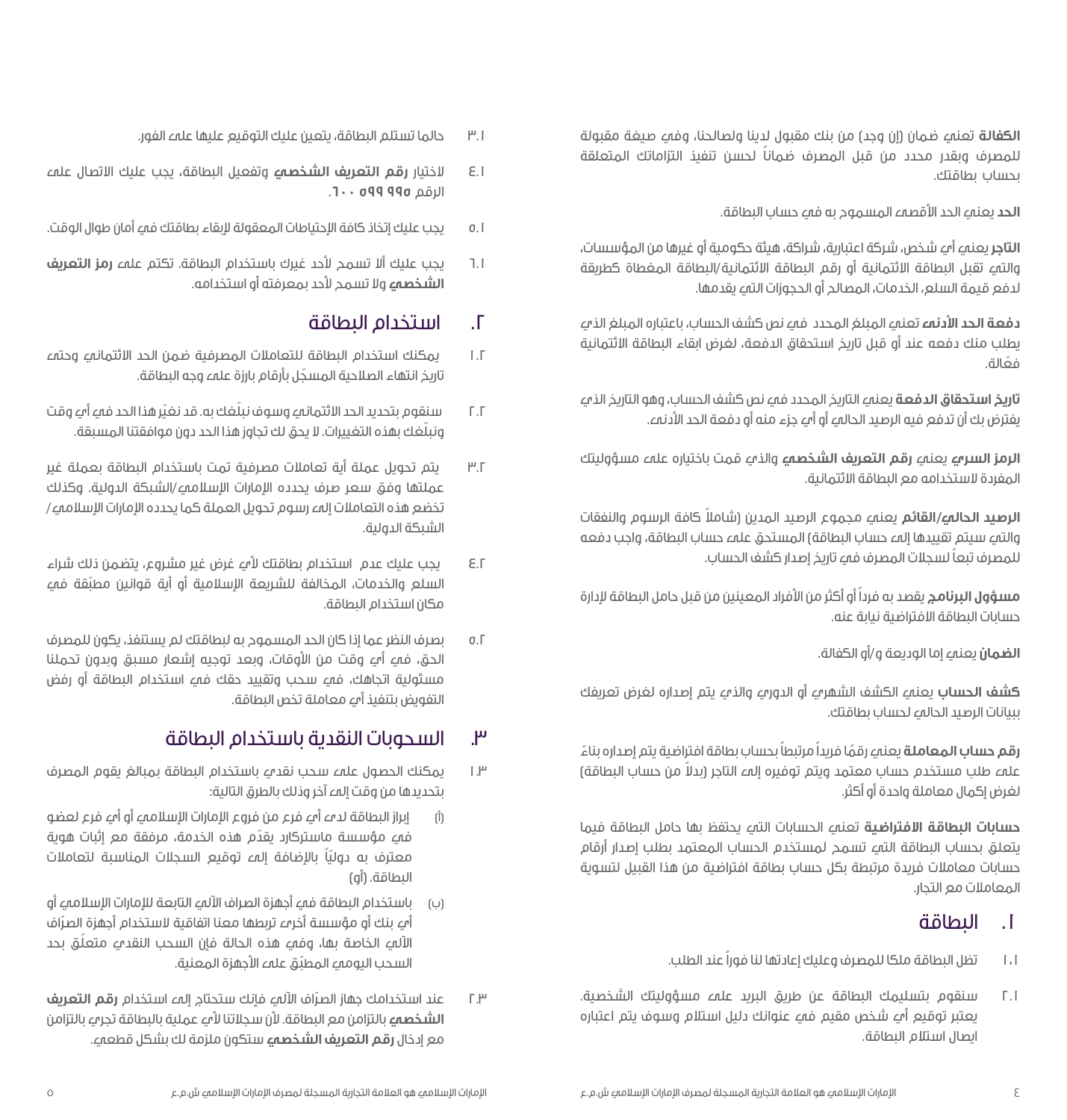## **الشروط واألحكام**

تحمل جميع المصطلحات المعرفة والمكتوبة بالخط العريض في هذه الشروط واألحكام نفس المعاني المحددة لها في استمارة الطلب أو أي مستند آخر. والكلمات المذكورة التي تشير إلى المفرد تشمل الجمع والعكس صحيح. بمجرد تقديم الطلب وقبول بطاقة ائتمان الشركات (كما هو معرف فيما يليع) فإنك تقبل وتوافق على االلتزام بالشروط واألحكام التالية:

**مستخدم الحساب المعتمد** يقصد به كل موظف أو شريك أو مسؤؤل أو مقاول أو وكيل أو متعاقد من الباطن مع حامل البطاقة المعين صراحة من قبل مسؤول البرنامج لطلب إصدار رقم حساب معاملة.

**المصرف** يعني "مصرف اإلمارات اإلسالمي ش.م.ع." أو "اإلمارات اإلسالمي".

**عملة البطاقة** تعني العملة الرسمية لدولة اإلمارات العربية المتحدة: الدرهم اإلماراتي.  $(AFD)$ 

**تعامالت البطاقة** تعني أي تعامل تم من قبلك، باستخدام بطاقة ائتمان الشركات، **رمز التعريف الشخصي** أو رقم البطاقة.

**حامل البطاقة** يعني أي شخص طبيعي أو اعتباري )أي شركة أو أي كيان قانوني آخر( يعينه العميل إلصدار المصرف بطاقة ائتمان الشركات أو بطاقة تمويل المعامالت بما في ذلك السلفة النقدية ومخول باستخدام حساب البطاقة االفتراضية.

**الرسوم** تعني مبالغ مستحقة الدفع من قبلك والمترتبة على استخدام بطاقة ائتمان ً الشركات أو رقم بطاقة ائتمان الشركات أو الرمز السري أو غير ذلك، تبعا لهذه الشروط واألحكام أو بما نقوم بتبليغه من وقت آلخر بما في ذلك ودون حصر، جميع تعامالت بطاقة ائتمان الشركات، الرسوم، أي ضريبة قيمة مضافة مطبقة أو أي ضريبة مبيعات مماثلة أخرى (الضريبة)، رسوم الخدمة، مصاريف إضافية، والخسائر، التكاليف القانونية والمصاريف، التي سيتم خصمها من حساب بطاقة ائتمان الشركات.

**حساب بطاقة ائتمان الشركات أو حساب البطاقة** يعني حساب بطاقة ائتمان الشركات الذي يفتحه المصرف باسم كل شخص أو شركة أو فرد )سواء كان فرداً أو مشتركا مع الآخرين) بغرض إدخال جميع عمليات الدفع والائتمان المستلمة أو المتكبدة من قبل حامل البطاقة.

**بطاقة ائتمان الشركات/البطاقة االئتمانية/البطاقة/البطاقة المغطاة** تعني أي بطاقة ائتمان مادية أو افتراضية يصدرها المصرف إلى حامل البطاقة بناء على طلب العميل، تحت حساب بطاقة ائتمان الشركات، والتي تسمح له بإجراء معاملة عبر البطاقة التي تشمل البطاقات األساسية والبديلة بغض النظر عن البطاقة أو العالمة التجارية أو االسم أو البرنامج.

**العميل** بقصد به كل شخص أو شركة أو فرد (سواء كان فرداً أو مشتركاً مع الآخرين) مثل الأفراد والشركات والشراكة والملكية الفردية و/ أو أمٍ كيان قانونمٍ آخر يتقدم بطلب للحصول علهء بطاقة ائتمان الشركات ومخول باستخدام حساب البطاقة الافتراضية.

**الوديعة** ً تعني المبلغ النقدي )إن وجد( والموجود لدينا ضمانا لحسن تنفيذ التزاماتك المتعلقة بحساب بطاقتك.